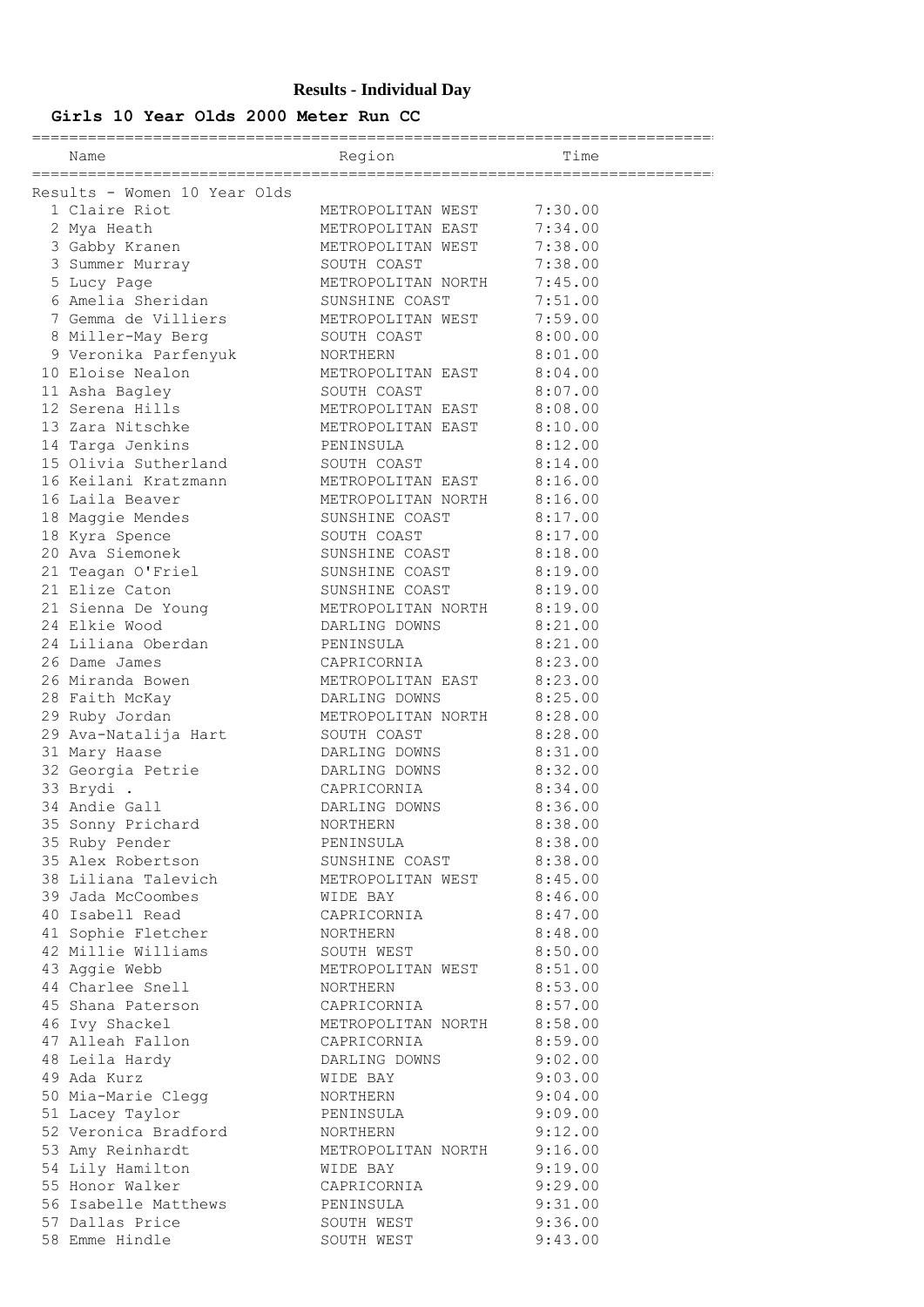| 59 Michaela Maslen | SOUTH WEST | 9:46.00  |
|--------------------|------------|----------|
| 60 Lulu Walker     | SOUTH WEST | 10:10.00 |
| 61 Isla MacDonnell | SOUTH WEST | 11:40.00 |

#### **Girls 11 Year Olds 3k Run CC**

========================================================================== Name Region Region Time ========================================================================== Results - Women 11 Year Olds 1 Ava Johnston METROPOLITAN EAST 10:51.00 2 Piper Anderson SOUTH COAST 10:55.00 3 Jaz Edmondstone SUNSHINE COAST 10:58.00 4 Elke Rayward SOUTH COAST 11:01.00 5 Natalia Webbe SUNSHINE COAST 11:06.00 6 Zoe St John SOUTH COAST 11:14.00 7 Ruby Hazell METROPOLITAN EAST 11:23.00 8 Zelmarie Van Loggenberg METROPOLITAN NORTH 11:25.00 9 Charlotte Reed WIDE BAY 11:30.00 10 Louise Lane **PENINSULA** 11:33.00 11 Elyssia Schubert SOUTH COAST 11:40.00 12 Kya Wills SUNSHINE COAST 11:51.00 13 Elisha Wilkinson PENINSULA 11:54.00 14 Alice Mann METROPOLITAN WEST 11:55.00 15 Josie Monio METROPOLITAN NORTH 11:59.00 16 Farrah Jubb METROPOLITAN WEST 12:02.00 17 Harriet Sutton METROPOLITAN NORTH 12:06.00 18 Laura Bray METROPOLITAN NORTH 12:09.00 18 Addison Attrill DARLING DOWNS 12:09.00 20 Lilja Jonsdottir METROPOLITAN NORTH 12:10.00 21 Gabrielle Lynch METROPOLITAN EAST 12:12.00 21 Sasha Josipovic METROPOLITAN WEST 12:12.00 23 Sofia Sheppard DARLING DOWNS 12:13.00 24 Jasmyne Martinez METROPOLITAN NORTH 12:17.00 25 Zara Ferguson DARLING DOWNS 12:19.00 25 Poppi Mendes SUNSHINE COAST 12:19.00 27 Bridgitte Rose NORTHERN 12:24.00 28 Madeleine Jenkins PENINSULA 12:30.00 29 Ella Cosgrave SOUTH COAST 12:33.00 30 Charlotte Wallace METROPOLITAN WEST 12:37.00 30 Tahlia Caton SUNSHINE COAST 12:37.00 30 Ysabella Tomkins METROPOLITAN EAST 12:37.00 33 Grace Francis CAPRICORNIA 12:38.00 34 Mikaela Learoyd METROPOLITAN WEST 12:39.00 35 Lily Peacock CAPRICORNIA 12:40.00 36 Amara Clemens DARLING DOWNS 12:43.00 36 Chloe Ryan METROPOLITAN WEST 12:43.00 38 Demi Van Itallie WIDE BAY 12:46.00 39 Charlotte Morley METROPOLITAN EAST 12:54.00 39 Rakaia Kaye WIDE BAY 12:54.00 41 Lene Mukadi PENINSULA 12:56.00 42 Emily Ginn PENINSULA 12:58.00 43 Lah-ni Denton SOUTH WEST 12:59.00 44 Leiwayn Taylor SOUTH COAST 13:03.00 45 Sydney Smith CAPRICORNIA 13:04.00 46 Brianna Spargo NORTHERN 13:08.00 46 Taylor Vandenborn METROPOLITAN EAST 13:08.00 48 Shari Gilbert DARLING DOWNS 13:10.00 49 Ania Mann NORTHERN 13:17.00 50 Ruby Richardson DARLING DOWNS 13:22.00 51 Brydee Moore SOUTH WEST 13:24.00 52 Ellie Muddiman SUNSHINE COAST 13:26.00 53 Madeleine Poyser CAPRICORNIA 13:28.00 54 Georgee Goodman NORTHERN 13:31.00 55 Lucy Sedgman CAPRICORNIA 13:32.00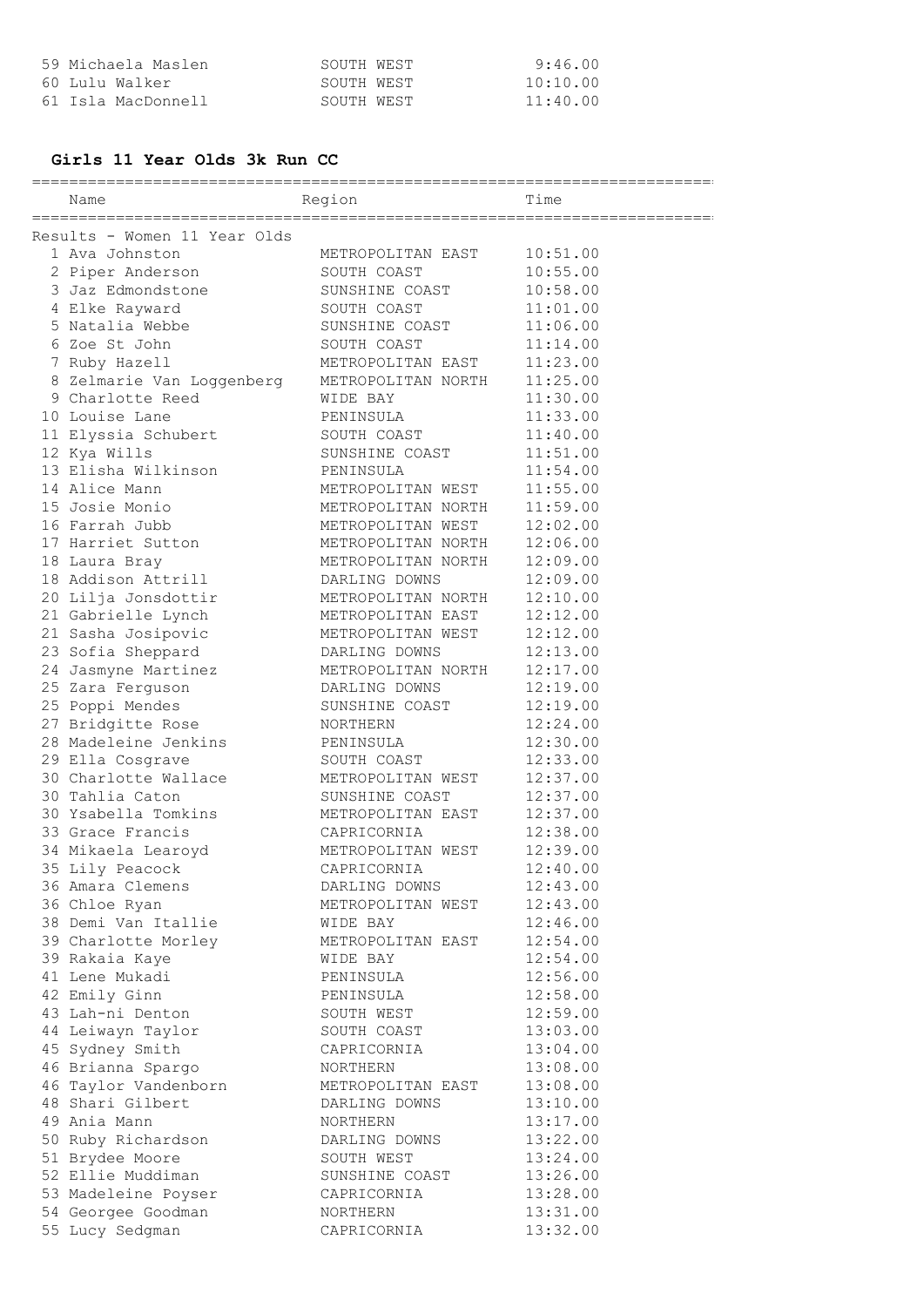| 56 Brydie Newton       | SOUTH WEST      | 13:36.00 |
|------------------------|-----------------|----------|
| 57 Claire Stenhouse    | SOUTH WEST      | 13:37.00 |
| 57 Sofia Inunciaga     | <b>NORTHERN</b> | 13:37.00 |
| 59 Isabella Warmington | WIDE BAY        | 13:42.00 |
| 60 Evie Vogler         | PENINSULA       | 13:49.00 |
| 61 Emma McMahon        | <b>NORTHERN</b> | 14:03.00 |
| 62 Bethany Marsman     | WIDE BAY        | 14:07.00 |
| 63 Paige Ellem         | SOUTH WEST      | 14:31.00 |
| 64 Emily O'Neill       | CAPRICORNIA     | 14:33.00 |
| 65 Lisa Richards       | SOUTH WEST      | 14:43.00 |
| 66 Diana Humphreys     | SOUTH WEST      | 15:47.00 |

# **Girls 12 Year Olds 3k Run CC**

| Name                                                     | Region                           | Time                 |
|----------------------------------------------------------|----------------------------------|----------------------|
| Results - Women 12 Year Olds                             |                                  |                      |
| 1 Addison Houslip                                        | METROPOLITAN NORTH               |                      |
| 2 Saffron Jenkinson                                      | METROPOLITAN EAST                | 10:33.00<br>10:33.00 |
| 3 Eva Nicol-Rann                                         | SUNSHINE COAST                   | 10:46.00             |
| 4 Madison Rand                                           |                                  |                      |
|                                                          | METROPOLITAN NORTH               | 10:51.00             |
| 5 Zarah Farrington                                       | SOUTH COAST                      | 10:53.00<br>11:03.00 |
| 6 Mia Caple                                              | SUNSHINE COAST                   |                      |
| 7 Grace Campbell                                         | PENINSULA                        | 11:05.00             |
| 8 Ava Knox                                               | METROPOLITAN WEST                | 11:15.00             |
| 8 Sienna Barr                                            | METROPOLITAN NORTH               | 11:15.00             |
| 10 Naiyini Mollel                                        | METROPOLITAN EAST                | 11:18.00             |
| 11 Murphy O'Connor                                       | SOUTH COAST                      | 11:25.00             |
| 11 Taylah Hazell                                         | METROPOLITAN EAST                | 11:25.00             |
| 13 Libby Mantay                                          | METROPOLITAN NORTH               | 11:26.00             |
| 14 Georgie Burg<br>15 Keilana Stanford-Modini            | METROPOLITAN WEST                | 11:28.00             |
| 16 Mackenzie Neilsen                                     | SOUTH COAST                      | 11:33.00             |
|                                                          | CAPRICORNIA                      | 11:35.00             |
| 16 Ruby Campbell                                         | SUNSHINE COAST                   | 11:35.00             |
| 18 Destiny Pickvance-Yee                                 | SOUTH COAST                      | 11:38.00             |
| 19 Emily Boyd                                            | METROPOLITAN WEST                | 11:41.00             |
| 20 Verety Pickford<br>21 Brooke Trentin                  | PENINSULA<br>PENINSULA           | 11:44.00<br>11:45.00 |
| 22 Ella Donovan                                          |                                  |                      |
| 23 Charlotte McLean                                      | DARLING DOWNS<br>NORTHERN        | 11:48.00<br>11:52.00 |
| 24 Abi Barnes                                            | DARLING DOWNS                    | 11:53.00             |
| 24 Charlize Heathcote                                    |                                  |                      |
|                                                          | METROPOLITAN NORTH               | 11:53.00             |
| 26 Georgia Brassington DARLING DOWNS<br>27 Olivia Temete |                                  | 11:56.00             |
|                                                          | METROPOLITAN WEST                | 12:04.00             |
| 28 Rylee Franke                                          | DARLING DOWNS                    | 12:05.00             |
| 29 Amity McCall<br>30 Sophie Wright                      | SUNSHINE COAST                   | 12:09.00             |
|                                                          | CAPRICORNIA                      | 12:10.00             |
| 31 Abbie Hegarty                                         | METROPOLITAN EAST<br>PENINSULA   | 12:11.00             |
| 32 Ella Gadsby<br>33 Ella Clarke (Ac)                    | METROPOLITAN EAST                | 12:12.00             |
| 34 Elizabeth Bemrose                                     | SOUTH COAST                      | 12:18.00<br>12:23.00 |
| 35 Imogen Allen                                          | CAPRICORNIA                      | 12:26.00             |
| 35 Josie Peters                                          |                                  | 12:26.00             |
| 37 Poppy Andrews                                         | WIDE BAY                         | 12:27.00             |
| 38 Pip Proud                                             | METROPOLITAN NORTH<br>SOUTH WEST | 12:28.00             |
| 39 Annaliese Taylor                                      | SUNSHINE COAST                   | 12:29.00             |
| 40 Grace Bambling                                        |                                  | 12:30.00             |
| 41 Carmen Matthews                                       | NORTH WEST                       | 12:36.00             |
| 42 2 South West                                          | PENINSULA                        | 12:39.00             |
|                                                          | SOUTH WEST                       |                      |
| 43 Mala Brooks                                           | NORTHERN                         | 12:42.00<br>12:48.00 |
| 44 Ashlee Kersnovske                                     | WIDE BAY                         |                      |
| 45 Mia DeJong<br>46 Xanthee Watts                        | WIDE BAY                         | 12:55.00<br>12:57.00 |
| 47 Kiera West                                            | DARLING DOWNS<br>NORTHERN        | 12:59.00             |
|                                                          |                                  |                      |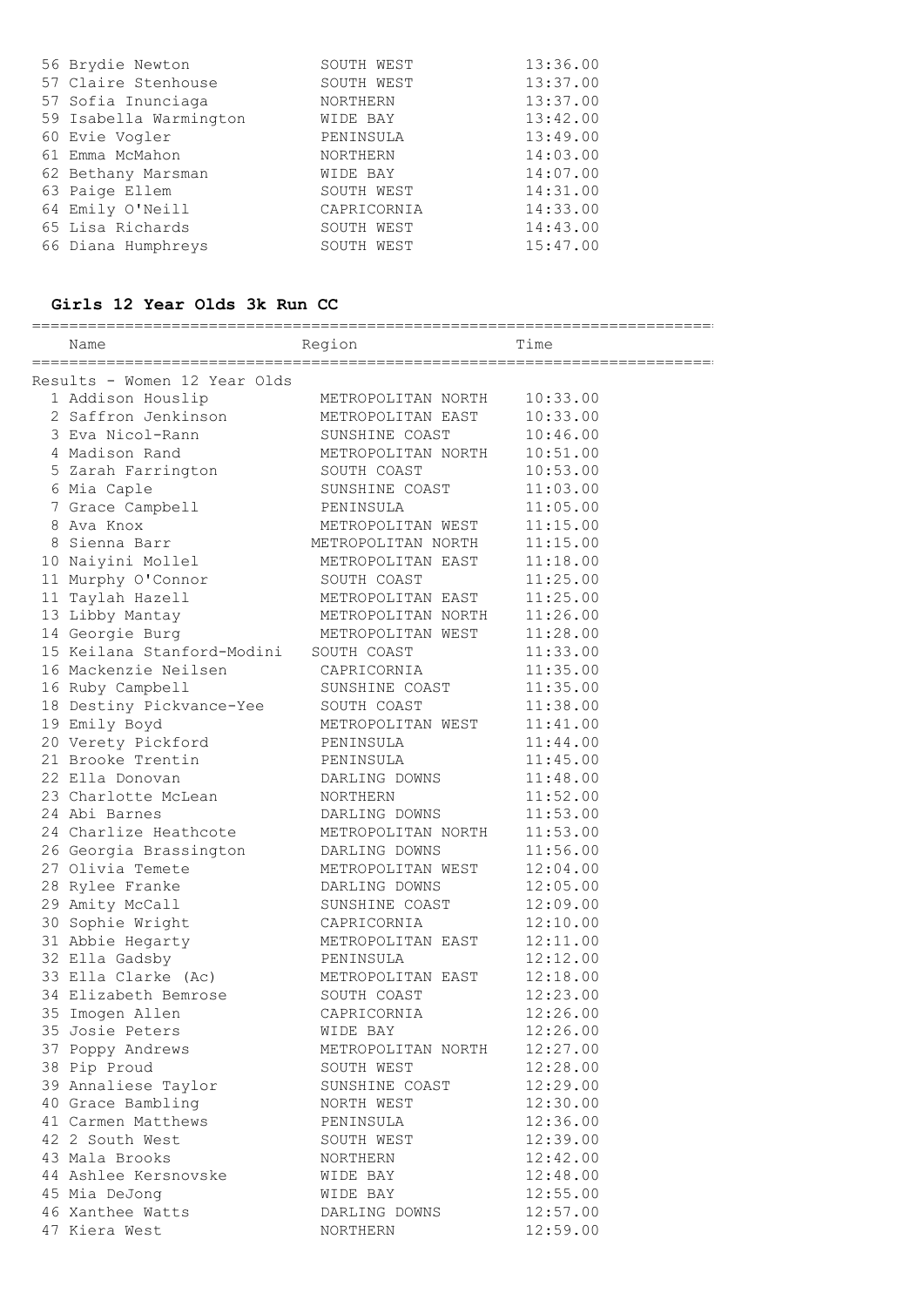| 48 Isla Chapman      | NORTHERN        | 13:10.00 |
|----------------------|-----------------|----------|
| 49 Ainsley Tasker    | CAPRICORNIA     | 13:11.00 |
| 50 Tiahna Wide Bay   | WIDE BAY        | 13:42.00 |
| 51 Hayley Wainwright | DARLING DOWNS   | 13:44.00 |
| 52 Salvanna Ross     | CAPRICORNIA     | 13:47.00 |
| 53 Lacey Benson      | <b>NORTHERN</b> | 14:05.00 |
| 53 Pia Plath         | <b>NORTHERN</b> | 14:05.00 |
| 55 Amelie Scholes    | NORTH WEST      | 14:26.00 |
| 56 Tahlya Marshall   | SOUTH WEST      | 15:14.00 |
| 57 Makayla Little    | SOUTH WEST      | 15:17.00 |
| 58 Alexandra Cass    | SOUTH WEST      | 15:19.00 |

### **Girls 13 Year Olds 3k Run CC**

| Name                                                                                                                      | Region                                                                     | Time                 |
|---------------------------------------------------------------------------------------------------------------------------|----------------------------------------------------------------------------|----------------------|
| Results - Women 13 Year Olds                                                                                              |                                                                            |                      |
| 1 Sienna Bush                                                                                                             | SOUTH COAST                                                                | 10:13.00             |
| 2 Zoe McElwaine                                                                                                           | METROPOLITAN NORTH                                                         | 10:16.00             |
| 3 Zara Moore                                                                                                              | METROPOLITAN EAST                                                          | 10:38.00             |
| 4 Romy Vickers                                                                                                            | METROPOLITAN NORTH                                                         | 10:40.00             |
| 5 Sienna Carter                                                                                                           | SUNSHINE COAST                                                             | 10:41.00             |
| 6 Sophie Webb                                                                                                             | SOUTH COAST                                                                | 10:44.00             |
| 7 Zara Heath                                                                                                              | METROPOLITAN EAST                                                          | 10:45.00             |
| 8 Bianca Rayward                 SOUTH COAST                                                                              |                                                                            | 10:46.00             |
| 9 Lara Lane                                                                                                               | PENINSULA                                                                  | 10:47.00             |
|                                                                                                                           |                                                                            | 10:51.00             |
| 10 Stephanie Guse Abbott METROPOLITAN WEST<br>10 Maeve McCowen                                                            |                                                                            | 10:51.00             |
| 12 Valentina Oberdan                                                                                                      | METROPOLITAN EAST<br>PENINSULA                                             | 10:55.00             |
|                                                                                                                           |                                                                            | 10:58.00             |
|                                                                                                                           |                                                                            |                      |
| And the matchew PENINSULA<br>14 Holly-Maree Matthew METROPOLITAN WEST<br>15 Ashley Plane SOUTH COAST<br>16 Chloe Johnston |                                                                            | 11:00.00<br>11:02.00 |
| 16 Chloe Johnston                                                                                                         | METROPOLITAN EAST                                                          |                      |
| 17 Charlotte Kane                                                                                                         | METROPOLITAN EAST                                                          | 11:06.00             |
|                                                                                                                           | SOUTH COAST                                                                | 11:09.00             |
| 18 Sophie Hall<br>19 Charli Spies                                                                                         | METROPOLITAN NORTH                                                         | 11:13.00<br>11:14.00 |
| 20 Maria Burton - Jones METROPOLITAN WEST                                                                                 |                                                                            | 11:21.00             |
| 20 Jessica Patten                                                                                                         | METROPOLITAN NORTH                                                         | 11:21.00             |
|                                                                                                                           | SUNSHINE COAST                                                             | 11:25.00             |
| 22 Maya Mitchell<br>23 Caitlyn Garratt DARLING DOWNS                                                                      |                                                                            | 11:28.00             |
| 24 Phoebe Karamihas METROPOLITAN WEST                                                                                     |                                                                            | 11:35.00             |
| 25 Kate Greenwood                                                                                                         |                                                                            |                      |
|                                                                                                                           | METROPOLITAN NORTH                                                         | 11:38.00             |
| 26 Elke McAuley                                                                                                           | METROPOLITAN WEST                                                          | 11:41.00             |
| 27 Sive Gibson                                                                                                            | SUNSHINE COAST                                                             | 11:46.00             |
| 28 Erin McGarry                                                                                                           | SUNSHINE COAST                                                             | 11:47.00             |
| 29 Carla Nobbs                                                                                                            |                                                                            | 11:48.00             |
| 30 Priya Madders                                                                                                          |                                                                            | 11:52.00             |
| 30 Grace Freeman<br>32 Claire Cameron                                                                                     | DARLING DOWNS<br>METROPOLITAN NORTH<br>METROPOLITAN WEST<br>SUNSHINE COAST | 11:52.00             |
|                                                                                                                           | PENINSULA                                                                  | 11:59.00             |
| 33 Brianna Wilkinson<br>34 Matilda Richards                                                                               |                                                                            | 12:04.00             |
|                                                                                                                           | NORTHERN                                                                   | 12:06.00<br>12:06.00 |
| 34 Claire Ostrofski                                                                                                       | DARLING DOWNS<br>METROPOLITAN EAST                                         | 12:07.00             |
| 36 Isabella Mirkovic                                                                                                      | DARLING DOWNS                                                              | 12:08.00             |
| 37 Cate Hogno                                                                                                             |                                                                            |                      |
| 38 Olivia Collett                                                                                                         | SUNSHINE COAST                                                             | 12:09.00             |
| 39 Abbie Penny                                                                                                            | NORTHERN                                                                   | 12:12.00             |
| 40 Kira Suey                                                                                                              | DARLING DOWNS                                                              | 12:13.00             |
| 41 Indah Johnston                                                                                                         | PENINSULA                                                                  | 12:14.00             |
| 42 Lainey .                                                                                                               | CAPRICORNIA                                                                | 12:15.00             |
| 43 Evie Armstrong                                                                                                         | DARLING DOWNS                                                              | 12:17.00             |
| 44 Hannah Parton                                                                                                          | WIDE BAY                                                                   | 12:25.00             |
| 45 Caitlin Penny                                                                                                          | NORTHERN                                                                   | 12:43.00             |
| 46 Amelia Bishop                                                                                                          | CAPRICORNIA                                                                | 12:44.00             |
| 47 Kealey Harland                                                                                                         | SOUTH WEST                                                                 | 12:52.00             |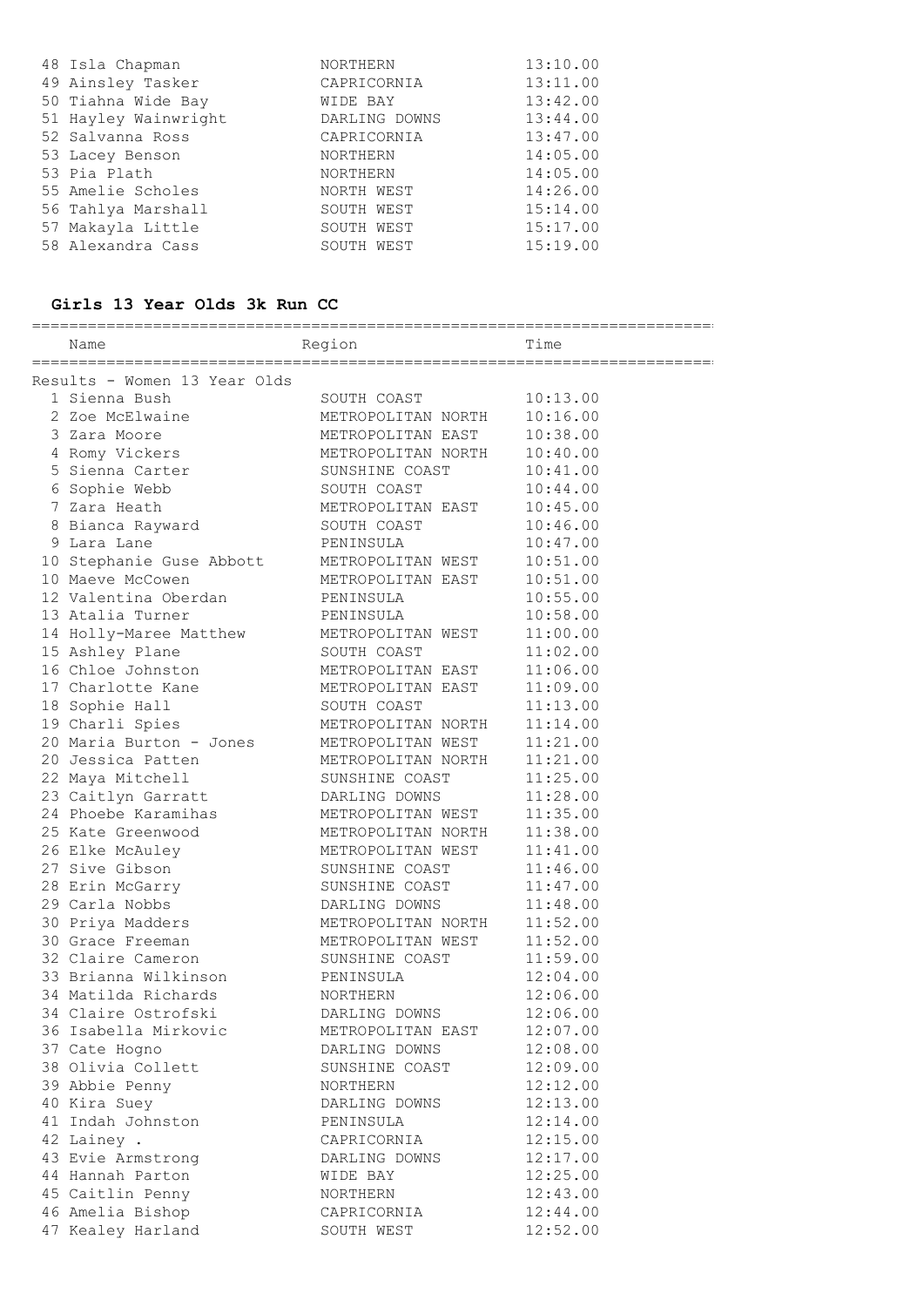|               | 48 Sienna Beardmore   | SOUTH WEST  | 12:53.00 |
|---------------|-----------------------|-------------|----------|
|               | 49 Sienna Nugent      | WIDE BAY    | 12:57.00 |
|               | 50 Chantelle Ahloy    | PENINSULA   | 12:58.00 |
|               | 51 Emily Simms        | SOUTH WEST  | 13:08.00 |
|               | 51 Milla Brown        | WIDE BAY    | 13:08.00 |
|               | 53 Remy Hedges        | NORTHERN    | 13:17.00 |
|               | 54 Shelby Badger      | SOUTH COAST | 13:18.00 |
|               | 55 Maya Panchapakesan | WIDE BAY    | 13:27.00 |
|               | 55 Abby Stevens       | WIDE BAY    | 13:27.00 |
| 57 Eva Burton |                       | NORTHERN    | 13:38.00 |
| 58 Jade Cowan |                       | NORTHERN    | 13:44.00 |
|               | 59 Nicola Balderson   | NORTH WEST  | 13:50.00 |
|               | 60 Miya Ah Wong       | NORTH WEST  | 13:53.00 |
|               | 61 Riley Jorgenson    | NORTH WEST  | 14:39.00 |
|               |                       |             |          |

==========================================================================

# **Girls 14 Year Olds 4k Run CC**

| Name                                                  | Region                                                                                                            | Time                 |  |  |  |
|-------------------------------------------------------|-------------------------------------------------------------------------------------------------------------------|----------------------|--|--|--|
| Results - Women 14 Year Olds                          |                                                                                                                   |                      |  |  |  |
| 1 Kyah Anderson                                       | Frame Constant of the SOUTH COAST CONNS<br>SOUTH COAST METROPOLITAN NORTH<br>METROPOLITAN NORTH METROPOLITAN EAST | 13:52.00             |  |  |  |
| 2 Chelsea Gladwin                                     |                                                                                                                   | 14:22.00             |  |  |  |
| 3 Sienna Burham                                       |                                                                                                                   | 14:24.00             |  |  |  |
| 4 Matilda Lee                                         |                                                                                                                   | 14:30.00             |  |  |  |
| 5 Kate Herd                                           |                                                                                                                   | 14:36.00             |  |  |  |
| 6 Millie Burg                                         | METROPOLITAN EAST                                                                                                 | 14:38.00             |  |  |  |
| 7 Maddelyn Marston                                    | SOUTH COAST                                                                                                       | 14:48.00             |  |  |  |
| 8 Jemima Morton                                       | METROPOLITAN NORTH                                                                                                | 14:51.00             |  |  |  |
| 9 Gwen Watson                                         | METROPOLITAN EAST                                                                                                 | 14:58.00             |  |  |  |
| 10 Jade Hennessy                                      | METROPOLITAN WEST                                                                                                 | 15:08.00             |  |  |  |
| 11 Millie Campbell METROPOLITAN NORTH                 |                                                                                                                   | 15:09.00             |  |  |  |
| 12 Talise Lynagh                                      | METROPOLITAN NORTH                                                                                                | 15:10.00             |  |  |  |
| 12 Ella Knox                                          | METROPOLITAN WEST                                                                                                 | 15:10.00             |  |  |  |
| 12 Maalika Esser-Krause METROPOLITAN NORTH            |                                                                                                                   | 15:10.00             |  |  |  |
| 15 Abbi O'Shea                                        | SOUTH COAST                                                                                                       | 15:23.00             |  |  |  |
| 16 Chloe Flack                                        | METROPOLITAN WEST                                                                                                 | 15:24.00             |  |  |  |
| 17 Pascalle Foster                                    |                                                                                                                   | 15:29.00             |  |  |  |
| 18 Jessica Fletcher                                   | SOUTH COAST<br>METROPOLITAN EAST<br>METROPOLITAN NORTH<br>DARLING DOWNS                                           | 15:35.00             |  |  |  |
| 19 Sophie Hunt<br>19 Sophie Hunt<br>20 Kiera McDonald |                                                                                                                   | 15:38.00             |  |  |  |
|                                                       |                                                                                                                   | 15:39.00             |  |  |  |
| 20 Abbie-Jane Lord                                    | DARLING DOWNS<br>DARLING DOWNS<br>METROPOLITAN WEST                                                               | 15:39.00             |  |  |  |
| 22 Alana Dicks                                        |                                                                                                                   | 15:45.00             |  |  |  |
| 22 Serena Bond                                        | SUNSHINE COAST                                                                                                    | 15:45.00             |  |  |  |
| 24 Celine Lekieffre METROPOLITAN WEST                 |                                                                                                                   | 15:46.00             |  |  |  |
| 25 Olivia Grundy                                      | WIDE BAY                                                                                                          | 15:47.00             |  |  |  |
| 25 Kaylee Gorroick METROPOLITAN WEST                  |                                                                                                                   | 15:47.00             |  |  |  |
| 27 Bridie Maher                                       | PENINSULA                                                                                                         | 15:50.00             |  |  |  |
| 28 Laura Ramsay                                       | SOUTH COAST                                                                                                       | 15:56.00             |  |  |  |
| 29 Mackenzi Schefe CDARLING DOWNS                     |                                                                                                                   | 16:10.00             |  |  |  |
| 30 Erika Koelman                                      | PENINSULA                                                                                                         | 16:11.00             |  |  |  |
| 31 Layla Eriksen-Howard METROPOLITAN EAST             |                                                                                                                   | 16:15.00             |  |  |  |
| 32 Anna Duggan                                        | CAPRICORNIA                                                                                                       | 16:18.00             |  |  |  |
| 33 Emma Sudall<br>34 Ava McIntyre<br>194 Poggio       | SUNSHINE COAST<br>PENINSULA                                                                                       | 16:21.00             |  |  |  |
|                                                       |                                                                                                                   | 16:35.00             |  |  |  |
|                                                       | NORTHERN<br>NORTHERN                                                                                              | 16:38.00<br>16:44.00 |  |  |  |
| 36 Sally Broad<br>37 Lila Falchetti                   | PENINSULA                                                                                                         | 16:53.00             |  |  |  |
| 38 Mia Byrnes                                         | DARLING DOWNS                                                                                                     | 16:55.00             |  |  |  |
| 39 Jaime Carberry                                     |                                                                                                                   |                      |  |  |  |
| 40 Xian Neale                                         | SUNSHINE COAST<br>NORTHERN                                                                                        | 17:05.00<br>17:08.00 |  |  |  |
| 41 Solai Franks                                       | PENINSULA                                                                                                         | 17:12.00             |  |  |  |
| 42 Beatrice Harris                                    | PENINSULA                                                                                                         | 17:14.00             |  |  |  |
| 43 Emily Young                                        | WIDE BAY                                                                                                          | 17:20.00             |  |  |  |
| 44 Grace Wright                                       | WIDE BAY                                                                                                          | 17:44.00             |  |  |  |
|                                                       |                                                                                                                   |                      |  |  |  |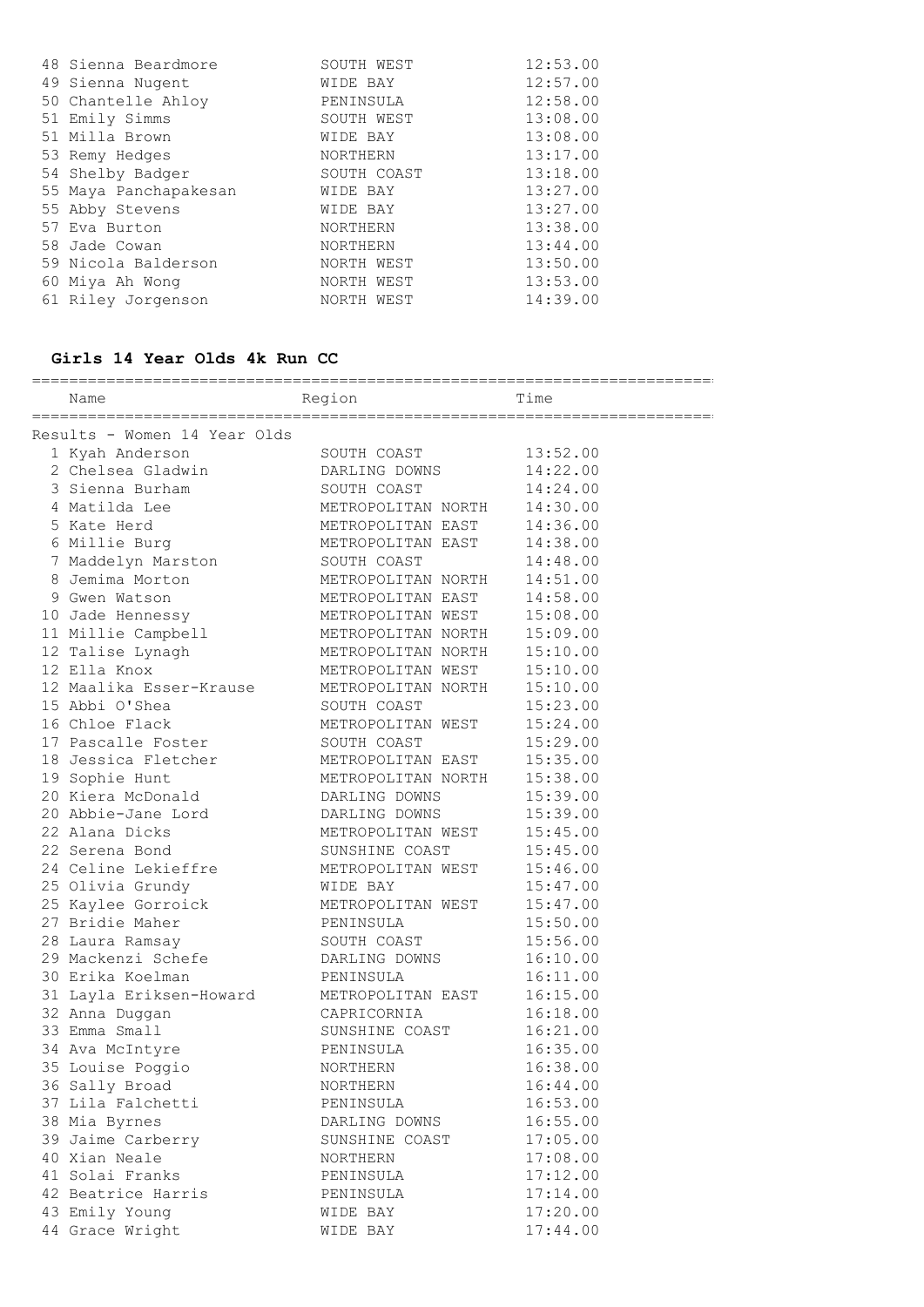| 45 Maya Mullins      | SUNSHINE COAST  | 17:55.00 |
|----------------------|-----------------|----------|
| 46 Rosie Williams    | WIDE BAY        | 18:11.00 |
| 47 Anke Sadie        | <b>NORTHERN</b> | 19:01.00 |
| 48 Cap 1 Cap 1       | CAPRICORNIA     | 19:02.00 |
| 49 Lily Knudsen      | CAPRICORNIA     | 19:04.00 |
| 50 Freya McManus     | <b>NORTHERN</b> | 19:29.00 |
| 51 Abbey Mulhall     | WIDE BAY        | 20:12.00 |
| 52 Kerry-Anne Oakley | NORTH WEST      | 27:28.00 |

# **Girls 15 Year Olds 4k Run CC**

| ===============<br>===================  |                                    |                      |  |
|-----------------------------------------|------------------------------------|----------------------|--|
| Name                                    | Region                             | Time                 |  |
| ==================================      |                                    |                      |  |
| Results - Women 15 Year Olds            | SOUTH COAST                        |                      |  |
| 1 Aspen Anderson                        | METROPOLITAN EAST                  | 13:20.00<br>13:36.00 |  |
| 2 Georgie Gilroy<br>3 Ella Wilson       | DARLING DOWNS                      | 14:04.00             |  |
| 4 Kobi Walker                           | METROPOLITAN EAST                  |                      |  |
|                                         |                                    | 14:14.00             |  |
| 5 Gabrielle Schmidt METROPOLITAN WEST   |                                    | 14:15.00             |  |
| 6 Tess Hannigan<br>7 Gretta Johnson     | SOUTH COAST                        | 14:18.00             |  |
| 8 Joanne McRae                          | METROPOLITAN WEST<br>DARLING DOWNS | 14:26.00             |  |
|                                         |                                    | 14:28.00             |  |
| 9 Eloise Stanley                        | SOUTH COAST                        | 14:41.00             |  |
| 9 Emily Olders                          | SOUTH COAST                        | 14:41.00             |  |
| 11 Emalina Fogale                       | PENINSULA                          | 14:44.00             |  |
| 11 Charlotte Hart<br>13 Erica Moore     | SOUTH COAST                        | 14:44.00             |  |
|                                         | METROPOLITAN EAST                  | 14:45.00             |  |
| 14 Ruby Hughes<br>15 Emma Mcdonald (Ac) | SOUTH COAST                        | 14:50.00             |  |
| 16 Phoebe Oliver                        | SOUTH COAST                        | 15:00.00             |  |
| 17 Ginger Cox                           | METROPOLITAN NORTH                 | 15:18.00<br>15:19.00 |  |
| 17 Sofia Cullen                         | NORTHERN                           |                      |  |
| 19 Amber Norton                         | PENINSULA<br>METROPOLITAN NORTH    | 15:19.00<br>15:24.00 |  |
| 20 Jemima Bennett                       | METROPOLITAN WEST                  | 15:30.00             |  |
| 21 Bridie Ellice                        | METROPOLITAN WEST                  | 15:33.00             |  |
| 22 Darcy Basford                        | METROPOLITAN NORTH                 | 15:35.00             |  |
| 23 Isabelle Jeude                       | DARLING DOWNS                      | 15:40.00             |  |
| 24 Chloe Denning                        | DARLING DOWNS                      | 15:43.00             |  |
| 25 Lilly Horsburgh                      | METROPOLITAN NORTH                 | 15:47.00             |  |
| 26 Syeira Collard                       | METROPOLITAN WEST                  | 15:57.00             |  |
| 27 Sharnti Woodham                      | CAPRICORNIA                        | 15:58.00             |  |
| 27 Amber Robinson                       | PENINSULA                          | 15:58.00             |  |
| 29 Ella Liow                            | SUNSHINE COAST                     | 16:06.00             |  |
| 30 Lara Fitzgerald                      | DARLING DOWNS                      | 16:08.00             |  |
| 31 Maya McCrystal                       | WIDE BAY                           | 16:09.00             |  |
| 32 Paige Grose                          | PENINSULA                          | 16:13.00             |  |
| 33 Mia Wooldridge                       | SUNSHINE COAST                     | 16:15.00             |  |
| 34 Emma Phillips                        | SUNSHINE COAST                     | 16:18.00             |  |
| 35 Piper Lawson                         | METROPOLITAN EAST                  | 16:21.00             |  |
| 36 Sarah Cleverly                       | SUNSHINE COAST                     | 16:26.00             |  |
| 37 Laura Patterson                      | DARLING DOWNS                      | 16:28.00             |  |
| 38 Ashlea Gray                          | SUNSHINE COAST                     | 16:29.00             |  |
| 39 Ashleigh Filtness                    | CAPRICORNIA                        | 16:33.00             |  |
| 40 Nina Vickers                         | METROPOLITAN NORTH                 | 16:35.00             |  |
| 41 Leila Johnson                        | METROPOLITAN NORTH                 | 16:37.00             |  |
| 42 Rebecca Robinson                     | PENINSULA                          | 16:51.00             |  |
| 43 Indigo Barber                        | METROPOLITAN EAST                  | 16:53.00             |  |
| 44 Alexandra Holt                       | NORTHERN                           | 17:15.00             |  |
| 45 Sky Antoniolli                       | SUNSHINE COAST                     | 17:32.00             |  |
| 46 Olivia Warmington                    | WIDE BAY                           | 17:35.00             |  |
| 47 Olivia X                             | PENINSULA                          | 17:55.00             |  |
| 48 Sophia Mau                           | CAPRICORNIA                        | 18:00.00             |  |
| 49 Kinzie Campbell                      | WIDE BAY                           | 18:02.00             |  |
| 50 Lilian Haig                          | NORTHERN                           | 18:07.00             |  |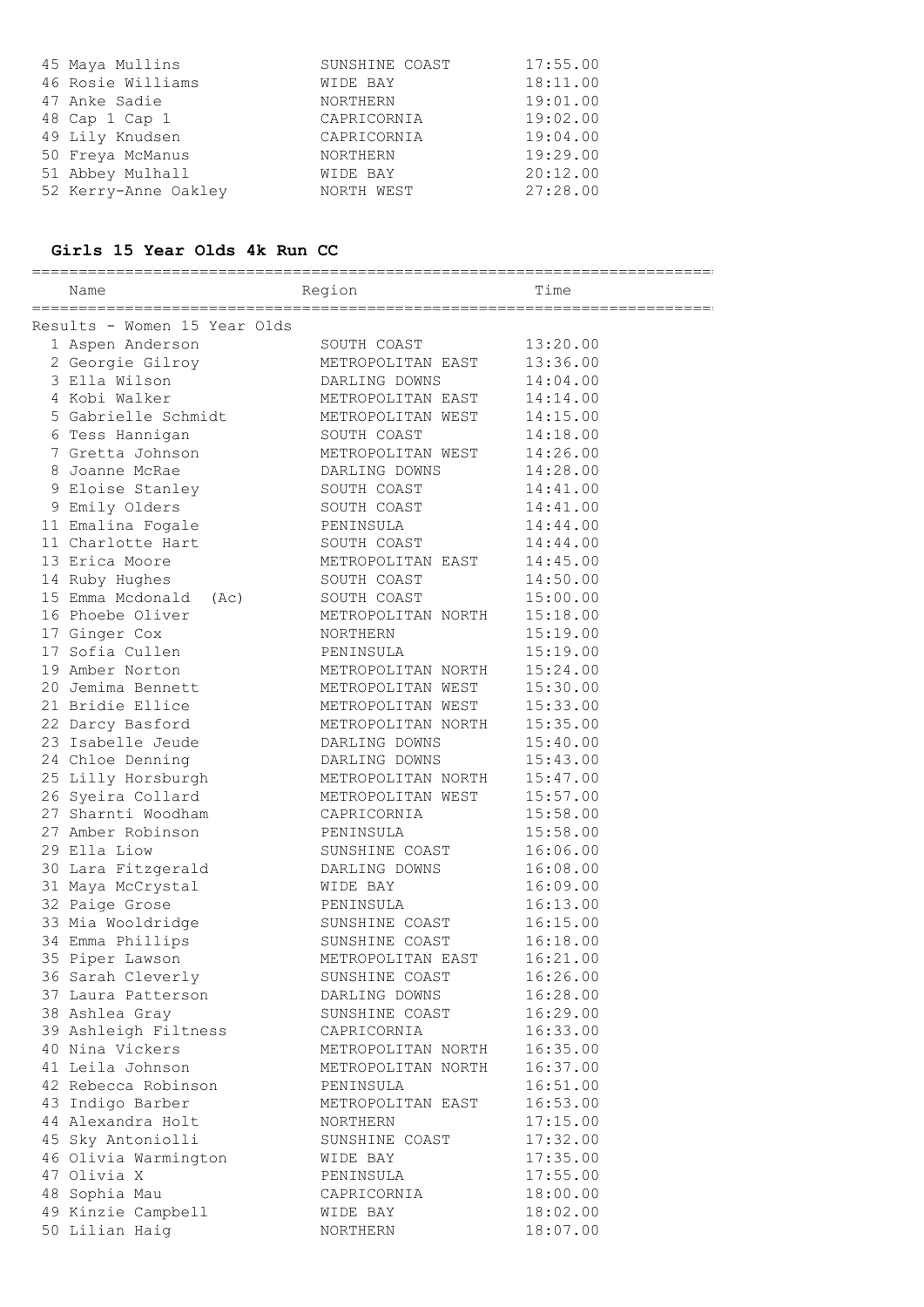| 51 Annali Philpott  | CAPRICORNIA     | 18:11.00 |
|---------------------|-----------------|----------|
| 52 Amelia Walsh     | WIDE BAY        | 18:18.00 |
| 53 Jennifer Kimber  | CAPRICORNIA     | 18:39.00 |
| 54 Shay Blewitt     | WIDE BAY        | 19:11.00 |
| 55 Allie Starrett   | CAPRICORNIA     | 19:35.00 |
| 56 Matilda Dennison | <b>NORTHERN</b> | 20:19.00 |
| 57 Abby Driver      | WIDE BAY        | 20:34.00 |

# **Girls 16 Year Olds 4k Run CC**

|  | Name                                | Region             | Time     |
|--|-------------------------------------|--------------------|----------|
|  |                                     |                    |          |
|  | Results - Women 16 Year Olds        |                    |          |
|  | 1 Isabella Harte METROPOLITAN NORTH |                    | 13:19.00 |
|  | 2 Hattie Lloyd-Jones                | DARLING DOWNS      | 13:24.00 |
|  | 3 Molly Sewell                      | SOUTH COAST        | 13:41.00 |
|  | 4 Ella Rodwell                      | METROPOLITAN EAST  | 13:49.00 |
|  | 5 Georgia Grimsey 600TH COAST       |                    | 13:52.00 |
|  | 6 Sophie Malcolm                    | METROPOLITAN EAST  | 14:32.00 |
|  | 7 Kaya Agnew                        | METROPOLITAN EAST  | 14:48.00 |
|  | 8 Trista Hockey                     | SUNSHINE COAST     | 15:04.00 |
|  | 9 Mia Russo                         | PENINSULA          | 15:10.00 |
|  | 10 Grace Doyle                      | METROPOLITAN NORTH | 15:13.00 |
|  | 10 Mattea Pearsall                  | METROPOLITAN EAST  | 15:13.00 |
|  | 12 Ariahne Poggioli                 | PENINSULA          | 15:16.00 |
|  | 13 Laura Poggio                     | NORTHERN           | 15:20.00 |
|  | 14 Isla Watson                      | METROPOLITAN EAST  | 15:22.00 |
|  | 15 Olivia Cooke                     | SUNSHINE COAST     | 15:27.00 |
|  | 16 Heidi Noon                       | METROPOLITAN NORTH | 15:34.00 |
|  | 17 Sakura Savelieva                 | SOUTH COAST        | 15:37.00 |
|  | 18 Jessica McGill                   | METROPOLITAN NORTH | 15:39.00 |
|  | 19 Holly Egan                       | SOUTH COAST        | 15:46.00 |
|  | 20 Eledhwen Wilson                  | METROPOLITAN WEST  | 15:49.00 |
|  | 21 Abby McLain                      | METROPOLITAN NORTH | 15:50.00 |
|  | 22 Gracie van Rees                  | PENINSULA          | 15:58.00 |
|  | 23 Stella Kay                       | METROPOLITAN NORTH | 16:07.00 |
|  | 23 Mackenzie Grundy                 | WIDE BAY           | 16:07.00 |
|  | 25 Jasper Fitzgerald                | SOUTH COAST        | 16:11.00 |
|  | 26 Charlie Anderson                 | WIDE BAY           | 16:12.00 |
|  | 27 Kianna Maclean                   | SUNSHINE COAST     | 16:14.00 |
|  | 27 Harriet Morison                  | DARLING DOWNS      | 16:14.00 |
|  | 29 Leah Goode                       | PENINSULA          | 16:15.00 |
|  | 30 Ashlee Forsyth                   | METROPOLITAN EAST  | 16:16.00 |
|  | 31 Sophie Burger                    | SUNSHINE COAST     | 16:29.00 |
|  | 32 Maddie Ellice                    | METROPOLITAN WEST  | 16:37.00 |
|  | 33 Lila McIntyre                    | SUNSHINE COAST     | 16:41.00 |
|  | 34 Charlotte Davies                 | WIDE BAY           | 16:50.00 |
|  | 35 Emilie Hutt                      | SOUTH COAST        | 17:10.00 |
|  | 36 Annie Rose Hames                 | CAPRICORNIA        | 17:11.00 |
|  | 37 Ella Keenan                      | SUNSHINE COAST     | 17:20.00 |
|  | 38 Ella McCauley                    | CAPRICORNIA        | 17:22.00 |
|  | 39 Meg Gubby                        | PENINSULA          | 17:27.00 |
|  | 40 Malikah Barton (Ac)              | PENINSULA          | 17:30.00 |
|  | 40 Sienna Deurloo                   | DARLING DOWNS      | 17:30.00 |
|  | 42 Rachael McNamara                 | METROPOLITAN WEST  | 17:35.00 |
|  | 43 Andee Moore                      | SOUTH WEST         | 17:40.00 |
|  | 44 Jennifer Bebington               | WIDE BAY           | 17:47.00 |
|  | 45 Kate McKenna                     | METROPOLITAN WEST  | 18:00.00 |
|  | 46 Kiara Clements                   | NORTHERN           | 18:03.00 |
|  | 47 Pepe Pavey                       | WIDE BAY           | 18:08.00 |
|  | 48 Eliana Jones                     | DARLING DOWNS      | 18:34.00 |
|  | 49 Lily Fitz-herbert                | WIDE BAY           | 18:47.00 |
|  | 50 Delaney Burke                    | DARLING DOWNS      | 19:23.00 |
|  | 51 Shanyce Lower                    | CAPRICORNIA        | 20:02.00 |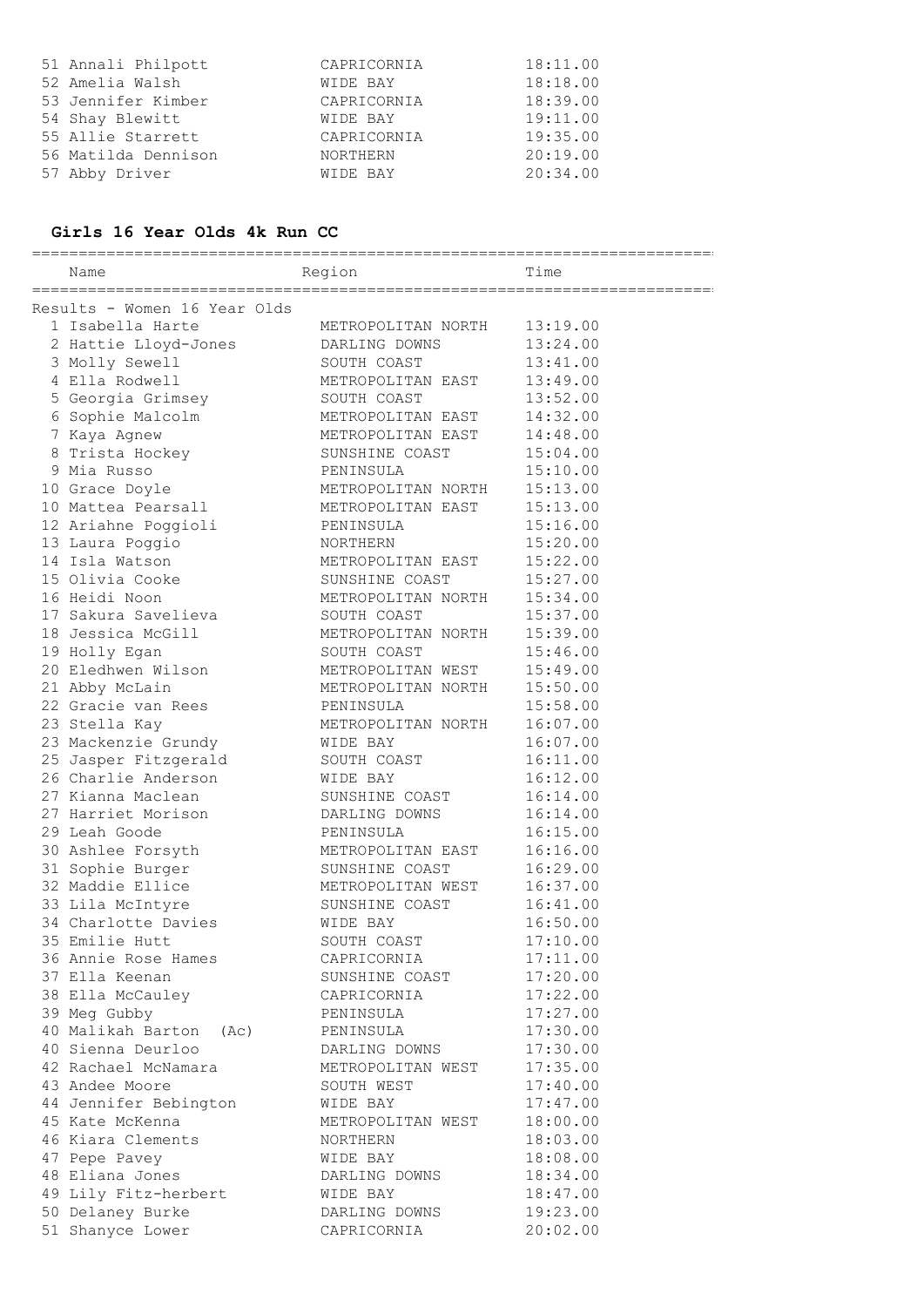| 52 Michala Thomson | PENINSULA   | 20:13.00 |
|--------------------|-------------|----------|
| 53 Macey Bird      | CAPRICORNIA | 20:57.00 |

# **Girls 17 Year Olds 4k Run CC**

| Name                                        | Region                              | Time                 |
|---------------------------------------------|-------------------------------------|----------------------|
| Results - Women 17 Year Olds                |                                     |                      |
| 1 Sayla Donnelley                           | SOUTH COAST                         | 13:47.00             |
| 2 Kiera Moore                               | METROPOLITAN EAST                   | 13:56.00             |
| 3 Amelia Partridge                          | METROPOLITAN WEST                   | 14:20.00             |
| 4 Emma-Kate Watt                            | METROPOLITAN WEST                   | 14:21.00             |
| 5 Annabel Lee                               | METROPOLITAN EAST                   | 14:50.00             |
| 6 Lizzie Younger                            | WIDE BAY                            | 14:55.00             |
| 6 Holly Robertson                           | METROPOLITAN WEST                   | 14:55.00             |
| 8 Jaz Ingall                                | SOUTH COAST                         | 15:02.00             |
| 9 Olivia Boyd                               | METROPOLITAN WEST                   | 15:08.00             |
| 10 Sasha Thomas                             | METROPOLITAN NORTH                  | 15:11.00             |
| 11 Bronte Lane                              | DARLING DOWNS                       | 15:13.00             |
| 12 Maria McIvor                             | METROPOLITAN EAST                   | 15:14.00             |
| 13 Caitlin Peck                             | SOUTH COAST                         | 15:16.00             |
| 13 Yasmin Doherty (Ac)                      | METROPOLITAN WEST                   | 15:16.00             |
| 15 Chloe Randall                            | DARLING DOWNS                       | 15:25.00             |
| 15 Elizbeth Bryant                          | METROPOLITAN EAST                   | 15:25.00             |
| 17 Abby Vickers                             | METROPOLITAN NORTH                  | 15:26.00             |
| 18 Mia Marks                                | METROPOLITAN EAST                   | 15:27.00             |
|                                             | METROPOLITAN WEST                   | 15:29.00             |
| 19 Bridget McCormack<br>20 Genevieve Nissan |                                     |                      |
| 21 Finella Gibbs-Beal                       | METROPOLITAN EAST<br>SUNSHINE COAST | 15:46.00             |
|                                             |                                     | 15:47.00             |
| 22 Eliza Goffage                            | METROPOLITAN WEST                   | 15:55.00<br>16:13.00 |
| 23 Celine Hardy                             | CAPRICORNIA<br>DARLING DOWNS        |                      |
| 24 Chloe Taylor                             | METROPOLITAN NORTH                  | 16:19.00             |
| 25 Charli Ryan                              |                                     | 16:24.00             |
| 26 Jada Reeves                              | SOUTH COAST                         | 16:50.00             |
| 27 Mia McConaghy                            | SOUTH COAST                         | 16:54.00             |
| 28 Amber Nyssen (Ac)                        | METROPOLITAN NORTH                  | 16:55.00             |
| 29 Isabelle Trusler                         | SUNSHINE COAST                      | 16:56.00             |
| 30 Georgia Bichel                           | CAPRICORNIA                         | 17:00.00             |
| 31 Xavia Oloman                             | DARLING DOWNS                       | 17:04.00             |
| 32 Isabella Powell                          | SUNSHINE COAST                      | 17:05.00             |
| 33 Hana Thwaites                            | METROPOLITAN NORTH                  | 17:06.00             |
| 34 Monika Bruggemann                        | DARLING DOWNS                       | 17:32.00             |
| 35 Jayde Cochrane                           | NORTHERN                            | 17:36.00             |
| 36 Ella Shackel                             | METROPOLITAN NORTH                  | 17:46.00             |
| 37 Harriett Irving                          | SOUTH COAST                         | 18:03.00             |
| 38 Brooke Davis-Goodall                     | NORTHERN                            | 18:15.00             |
| 39 Georgia Hill                             | SUNSHINE COAST                      | 18:32.00             |
| 39 Piper Godrey                             | NORTHERN                            | 18:32.00             |
| 39 Paris Mlls                               | WIDE BAY                            | 18:32.00             |
| 42 Millicent Rayner                         | CAPRICORNIA                         | 18:46.00             |
| 43 Finlay Henderson                         | NORTHERN                            | 18:47.00             |
| 44 Kaitlyn Collyer                          | WIDE BAY                            | 18:51.00             |
| 45 Halle Gregson-Allcott                    | WIDE BAY                            | 18:58.00             |
| 46 Elizabeth Suchanek                       | PENINSULA                           | 19:07.00             |
| 47 Isabella Reinke                          | NORTHERN                            | 19:48.00             |
| 48 Rachel Cavallaro                         | PENINSULA                           | 19:58.00             |
| 49 Madisyn Jones                            | PENINSULA                           | 20:58.00             |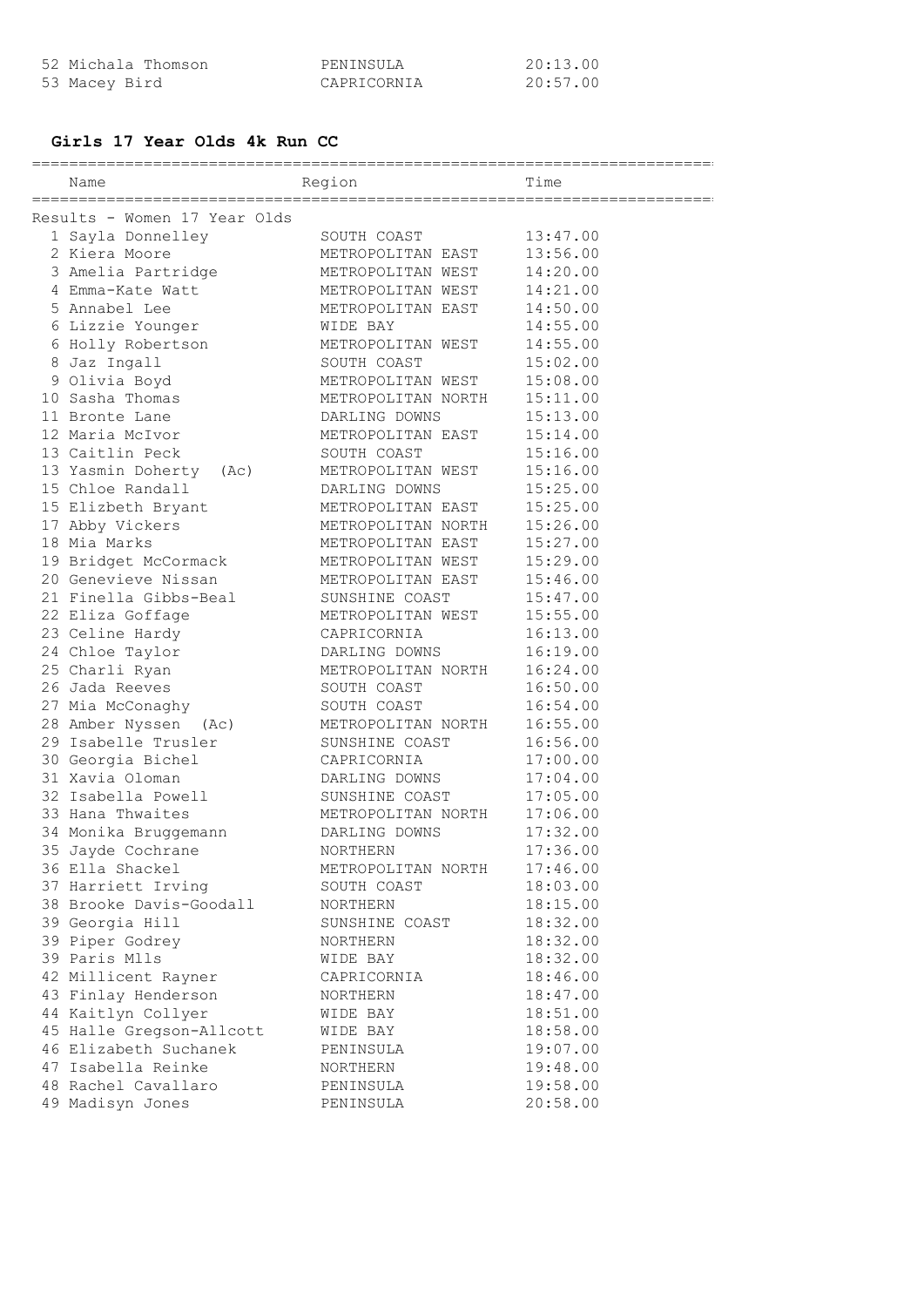### **Girls 18-19 6k Run CC**

========================================================================== Name Region Region Time ========================================================================== Results - Women 18-19 1 Indie Seccombe SOUTH COAST 21:29.00 2 Tayla Gunton PENINSULA 21:47.00 3 Chloe Fenwicke METROPOLITAN NORTH 22:13.00 4 Annabelle Durling METROPOLITAN EAST 23:01.00 5 Elsa Chan SUNSHINE COAST 23:04.00 6 Ella Horn METROPOLITAN WEST 23:17.00 7 Katherine Lawson METROPOLITAN EAST 23:27.00 8 Ava Carroll METROPOLITAN EAST 23:38.00 9 Emily Witt METROPOLITAN EAST 23:44.00 10 Kloe Lockhart SOUTH COAST 23:55.00 11 Miku Adachi SOUTH COAST 24:03.00 12 Georgia Ward SOUTH COAST 24:04.00 12 Chantelle McCarthy WIDE BAY 24:04.00 12 Camryn Novinetz METROPOLITAN WEST 24:04.00 15 Charlotte Alexander METROPOLITAN EAST 24:19.00 16 Annabelle Hill METROPOLITAN NORTH 24:29.00 17 Lucy Bliss METROPOLITAN NORTH 25:40.00 18 Jacqulyn Wonnocott CAPRICORNIA 25:41.00 18 Amelia Waters DARLING DOWNS 25:41.00 20 Logan Bailey PENINSULA 26:11.00 21 Jasmine Hanley-Randell SOUTH COAST 26:15.00 22 Alisha Kennedy SOUTH COAST 26:17.00 23 Ella Bennett METROPOLITAN NORTH 26:27.00 24 Josii Hargreaves METROPOLITAN WEST 26:47.00 25 Emma Hardy CAPRICORNIA 26:50.00 26 Tayla Wallace CAPRICORNIA 26:56.00 27 Courtney-Jean Hay METROPOLITAN WEST 26:59.00 28 Amelia Jackson DARLING DOWNS 27:04.00 29 Elysia Klingsch SUNSHINE COAST 27:15.00 30 Brooklyn Denton METROPOLITAN NORTH 27:22.00 31 Lani Raghavan METROPOLITAN NORTH 27:47.00 32 Sophie Neve SUNSHINE COAST 27:53.00 33 Nika Stadnik SUNSHINE COAST 28:06.00 34 Georgia McKeown SUNSHINE COAST 29:09.00 35 Cap 2 Cap 2 CAPRICORNIA 29:23.00 36 Sian Williams NORTHERN 29:29.00 37 Shona McFarland DARLING DOWNS 29:44.00 38 Sahara Gobius PENINSULA 29:49.00 39 Shandre Coetzee METROPOLITAN WEST 30:00.00 40 Elissa Quagliata PENINSULA 30:02.00 41 Lucy Gurner DARLING DOWNS 30:16.00 42 Grace Newnham NORTHERN 30:58.00 43 Sophie Hann DARLING DOWNS 31:51.00 44 Marissa Miller DARLING DOWNS 32:08.00 45 Catherine Scanlon DARLING DOWNS x32:46.00 46 Tamara Mullaly WIDE BAY 33:09.00

# **Boys 10 Year Olds 2000 Meter Run CC**

| Name          |                            | Region             | Time    |
|---------------|----------------------------|--------------------|---------|
|               | Results - Men 10 Year Olds |                    |         |
|               | 1 Conor Mathewson          | METROPOLITAN WEST  | 7:06.00 |
| 2 Finn Watt   |                            | SOUTH COAST        | 7:16.00 |
|               | 3 Hayden Huang             | METROPOLITAN NORTH | 7:19.00 |
|               | 4 Callum Bailey            | METROPOLITAN NORTH | 7:21.00 |
|               | 5 Samson Mackie            | SOUTH COAST        | 7:23.00 |
| 5 Sonny Morse |                            | CAPRICORNIA        | 7:23.00 |
|               |                            |                    |         |

47 Charlotte Wyeth WIDE BAY 57:55.00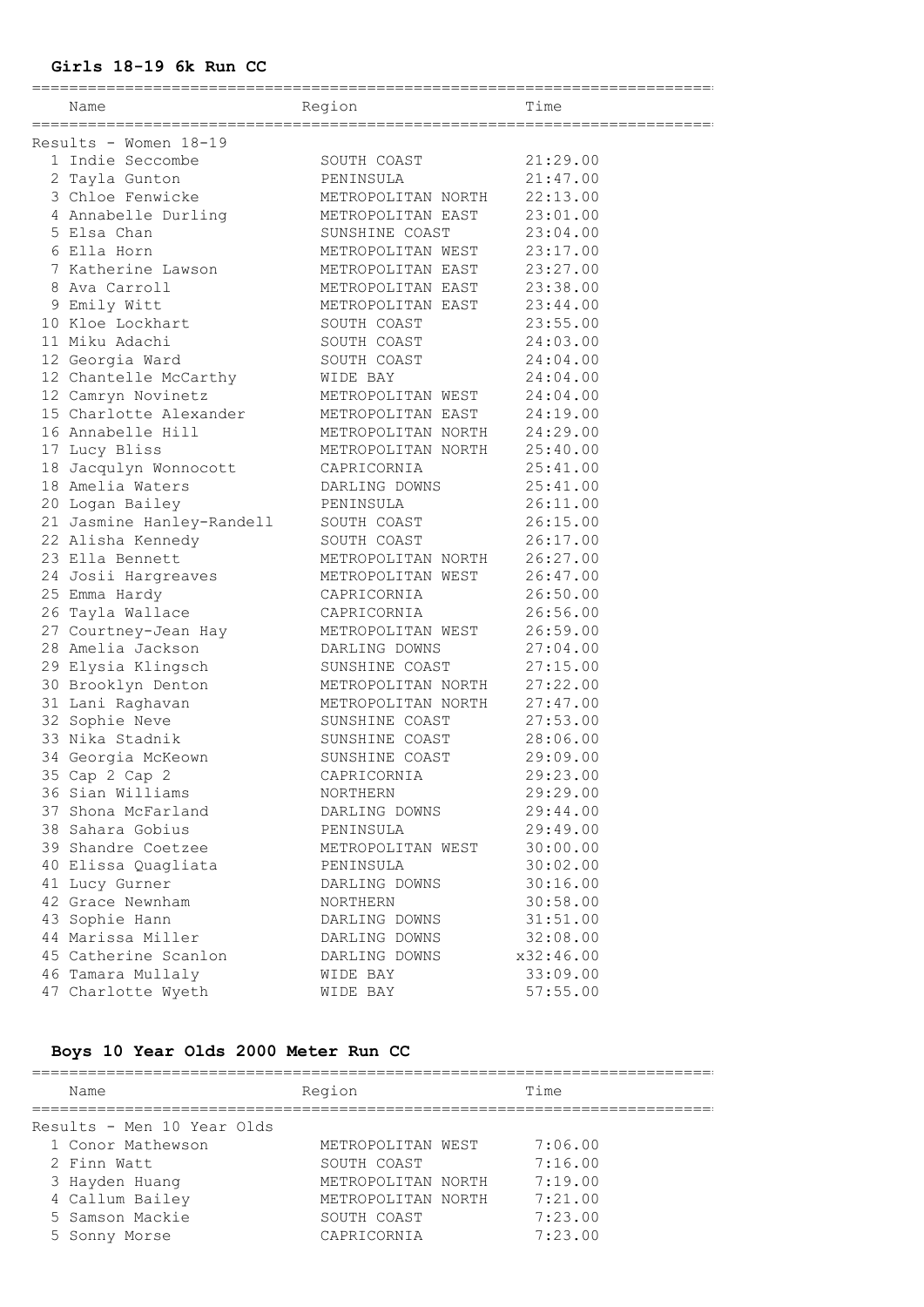| 7 Isiah Mazzocchi        | METROPOLITAN NORTH | 7:27.00            |
|--------------------------|--------------------|--------------------|
| 8 Archie Kefford         | PENINSULA          | 7:29.00            |
| 9 Kobie Wales            | SOUTH COAST        | 7:32.00            |
| 10 Aiden Levitt          | METROPOLITAN EAST  | 7:33.00            |
| 11 Ashton Coward         | SOUTH COAST        | 7:34.00            |
| 12 Harris McPherson      | METROPOLITAN EAST  | 7:35.00            |
| 12 Luke Booth            | METROPOLITAN EAST  | 7:35.00            |
| 14 Oliver Jobbins        | METROPOLITAN NORTH | 7:36.00            |
| 14 Lachlan Kearney       | SUNSHINE COAST     | 7:36.00            |
| 16 Isaac Dundas          | METROPOLITAN WEST  | 7:37.00            |
| 17 Thomas Hockaday       | METROPOLITAN EAST  | 7:40.00            |
| 18 Ari Mauchline         | METROPOLITAN NORTH | 7:42.00            |
| 19 Flynn White           | SOUTH WEST         | 7:46.00            |
| 20 James Turley          | METROPOLITAN WEST  | 7:48.00            |
| 20 Milos Ilic            | METROPOLITAN WEST  | 7:48.00            |
| 20 Conor Donnellan       | SUNSHINE COAST     | 7:48.00            |
| 20 Jack McGown           | METROPOLITAN WEST  | 7:48.00            |
| 24 Sebastian Barry       | SUNSHINE COAST     | 7:50.00            |
| 24 Lewis Sharp           | DARLING DOWNS      | 7:50.00            |
| 26 Nazarlo Larkin        | DARLING DOWNS      | 7:52.00            |
| 26 William Barry         | SUNSHINE COAST     | 7:52.00            |
| 28 Ari Byrne             | SUNSHINE COAST     | 7:54.00            |
| 29 Jack Robertson        | CAPRICORNIA        | 7:56.00            |
| 30 Riley Simpson         | NORTHERN           | 7:57.00            |
| 31 Charles Barwick       | DARLING DOWNS      | 7:58.00            |
| 32 Fergus King           | NORTHERN           | 7:59.00            |
| 32 Xavier Hill           |                    |                    |
| 32 Izac Moran            | METROPOLITAN NORTH | 7:59.00            |
| 35 Liam Glover           | NORTHERN           | 7:59.00            |
| 35 Charlie Williams      | SOUTH COAST        | 8:00.00<br>8:00.00 |
|                          | NORTHERN           |                    |
| 37 Harley Sweeper        | PENINSULA          | 8:01.00            |
| 38 Tyler Armstrong       | SOUTH COAST        | 8:02.00            |
| 39 Oliver Preston        | METROPOLITAN EAST  | 8:04.00            |
| 40 Logan Wells           | PENINSULA          | 8:05.00            |
| 41 Austin Ellis          | DARLING DOWNS      | 8:06.00            |
| 41 Ben Schinard          | METROPOLITAN WEST  | 8:06.00            |
| 43 Tommy McDonald        | DARLING DOWNS      | 8:08.00            |
| 43 Hayden Lobwein        | DARLING DOWNS      | 8:08.00            |
| 45 Chukwuemeka Ofili     | SUNSHINE COAST     | 8:11.00            |
| 46 Spencer Bales         | NORTHERN           | 8:15.00            |
| 47 James Sporton         | CAPRICORNIA        | 8:18.00            |
| 47 Aiden Gaffel          | WIDE BAY           | 8:18.00            |
| 49 James Parton          | WIDE BAY           | 8:21.00            |
| 50 Braxton Wilkes        | SOUTH WEST         | 8:22.00            |
| 51 Jaxon Green           | SOUTH WEST         | 8:24.00            |
| 52 Jarvis Hosking        | CAPRICORNIA        | 8:28.00            |
| 53 Edward-Martin Strahan | WIDE BAY           | 8:32.00            |
| 54 Chayce Roberts        | WIDE BAY           | 8:34.00            |
| 55 Will Robertson        | WIDE BAY           | 8:37.00            |
| 55 Cameron McLean        | NORTHERN           | 8:37.00            |
| 57 Chace Hurley          | SOUTH WEST         | 8:40.00            |
| 58 Finn Wyatt            | CAPRICORNIA        | 8:42.00            |
| 59 Harris Oswald         | CAPRICORNIA        | 8:47.00            |
| 60 Markell Jackson       | SOUTH WEST         | 8:50.00            |
| 61 Emerson Proud         | SOUTH WEST         | 8:54.00            |
| 62 Cale Pascoe           | NORTH WEST         | 9:05.00            |
| 63 Saxon Rayment         | PENINSULA          | 9:10.00            |
| 64 Noah Whitley          | PENINSULA          | 10:12.00           |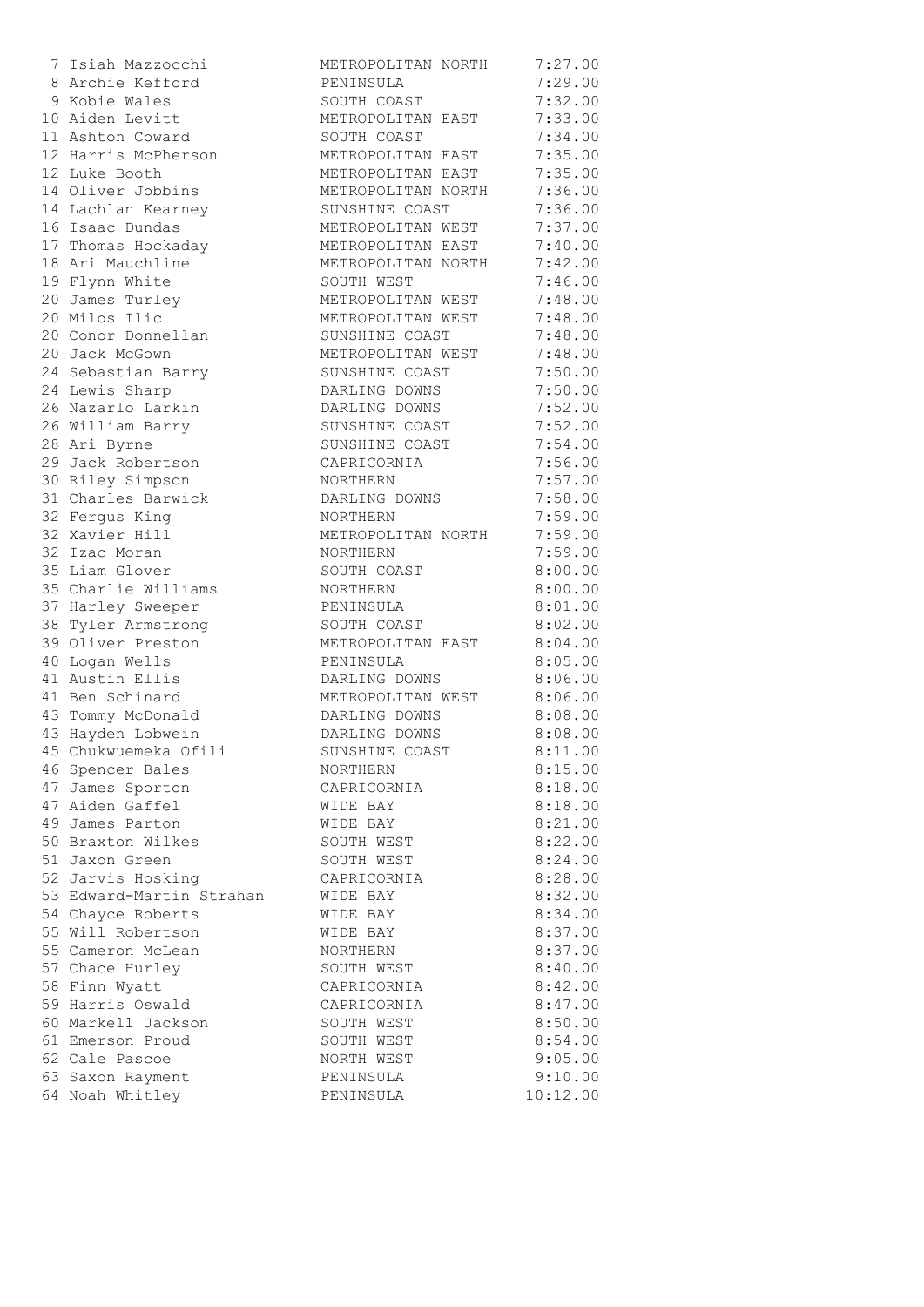**Boys 11 Year Olds 3k Run CC** ========================================================================== Name Region Region Time ========================================================================== Results - Men 11 Year Olds 1 Sam Newsham SUNSHINE COAST 10:00.00 2 Sonny Simmonds SUNSHINE COAST 10:23.00 3 Tate Van Camp METROPOLITAN NORTH 10:29.00 4 Joshua Algate METROPOLITAN EAST 10:37.00 5 Andrew McConnell METROPOLITAN EAST 10:39.00 6 Jerome MeiliGoureldeStPe METROPOLITAN EAST 10:41.00 7 Aden Kelly METROPOLITAN EAST 10:45.00 8 Harry Best SUNSHINE COAST 10:46.00 9 Cullen Mann NORTHERN 10:47.00 9 Xavier Morrell METROPOLITAN WEST 10:47.00 11 Henry Geise DARLING DOWNS 10:49.00 12 Matthew Turner METROPOLITAN NORTH 10:54.00 13 Fletcher Gibson SUNSHINE COAST 10:55.00 13 Joshua Williams WIDE BAY 10:55.00 15 Mica Beck SOUTH COAST 10:56.00 16 Alby Galbraith DARLING DOWNS 10:59.00 16 Thomas Deighton METROPOLITAN NORTH 10:59.00 18 Connor Toney SOUTH COAST 11:01.00 19 Beau Mullins SUNSHINE COAST 11:02.00 19 Jack Stewart METROPOLITAN WEST 11:02.00 21 Ben Jeude DARLING DOWNS 11:04.00 22 Trae Alexander CAPRICORNIA 11:06.00 22 Hayden Ozoux SOUTH COAST 11:06.00 24 Lachlan Hudson WIDE BAY 11:08.00 24 Archer Crowley METROPOLITAN WEST 11:08.00 26 Dylan Wright PENINSULA 11:09.00 27 Blake Telburn SUNSHINE COAST 11:10.00 28 Archie Smith CAPRICORNIA 11:12.00 29 Oakley Rose METROPOLITAN WEST 11:13.00

 29 Mackenzie Kumala METROPOLITAN NORTH 11:13.00 29 Callum Wood METROPOLITAN WEST 11:13.00 29 Xander Willemse DARLING DOWNS 11:13.00 29 Taj Pryde METROPOLITAN EAST 11:13.00 34 Ashton Maguire METROPOLITAN WEST 11:18.00 35 Issac Blue PENINSULA 11:21.00 35 Hugo Williams NORTHERN 11:21.00 37 Goy Yous DARLING DOWNS 11:25.00 37 Levi Prossliner CAPRICORNIA 11:25.00 39 Hugo Williamson DARLING DOWNS 11:27.00 39 Will Barker CAPRICORNIA 11:27.00 41 Luka Brown SOUTH COAST 11:28.00 41 Vinnie Vella WIDE BAY 11:28.00 43 Eddie Dunne METROPOLITAN NORTH 11:36.00 44 Judd Jackson SOUTH COAST 11:45.00 45 Luke Dooley NORTHERN 11:47.00 46 Lachlan Tengbom NORTHERN 11:53.00 47 Daniel Lawton WIDE BAY 11:54.00 48 Cooper Dale WIDE BAY 11:59.00 49 Connor Harris NORTHERN 12:07.00 50 Sonny Kelly-Strainer WIDE BAY 12:08.00 51 Aden Kelly CAPRICORNIA 12:09.00 52 Declan South West SOUTH WEST 12:14.00 53 Sam Plant 61 SOUTH WEST 12:17.00 54 Myles Mulholland SOUTH WEST 12:20.00 55 Max Gray SOUTH WEST 12:23.00 56 Ethan Glass **PENINSULA** 12:34.00 57 Carter Llewellyn SOUTH WEST 13:42.00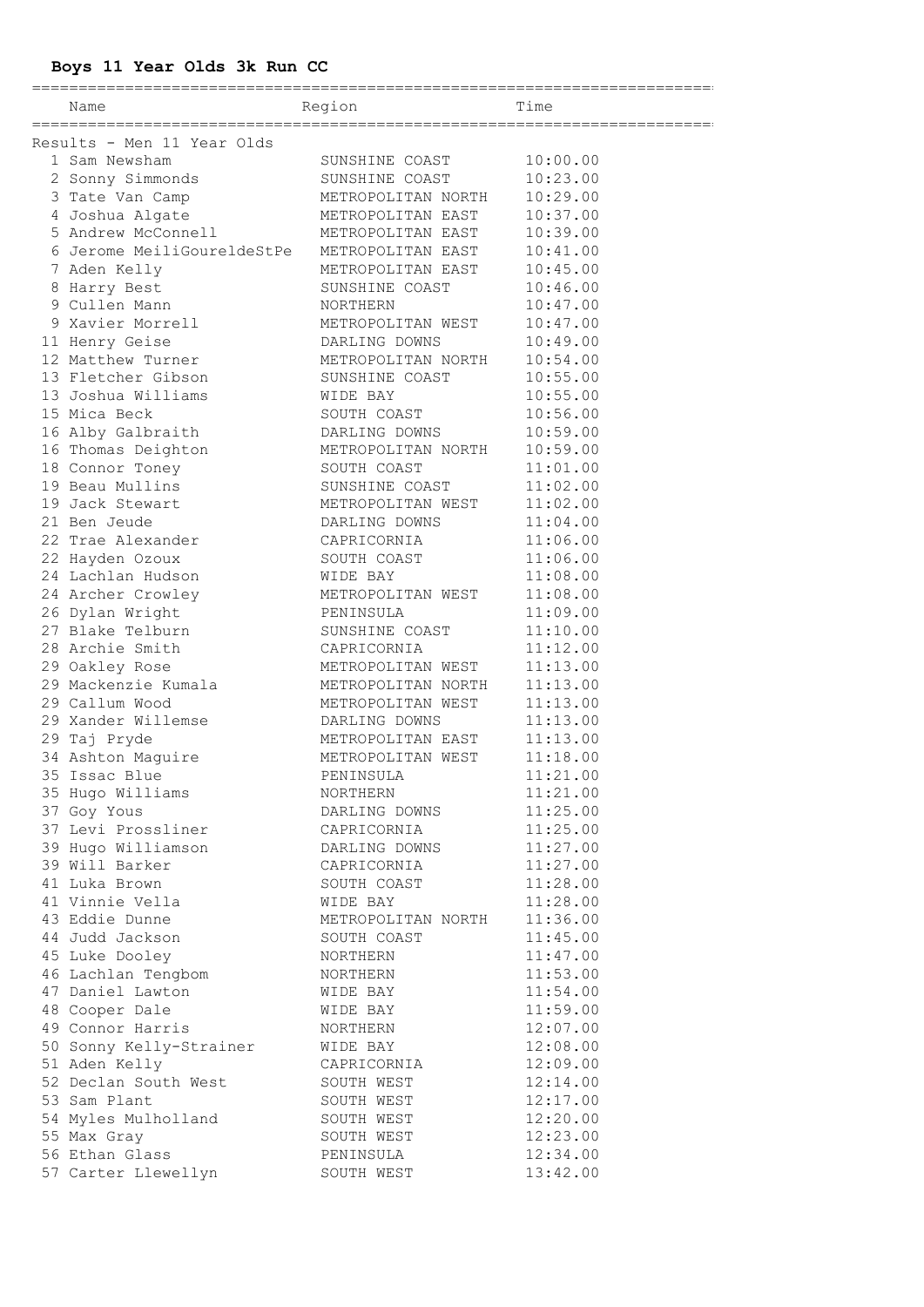# **Boys 12 Year Olds 3k Run CC**

| Name Region                           |                                                                             | Time     |
|---------------------------------------|-----------------------------------------------------------------------------|----------|
|                                       |                                                                             |          |
| Results - Men 12 Year Olds            |                                                                             |          |
| 1 Will Fitzsimmons                    | SOUTH COAST                                                                 | 9:34.00  |
|                                       | SOUTH COAST                                                                 | 9:38.00  |
| 2 Alex Wain<br>3 Taj Murray           | SOUTH COAST                                                                 | 9:46.00  |
|                                       | METROPOLITAN WEST 9:57.00<br>METROPOLITAN EAST 10:06.00                     |          |
| 4 Oliver Gartner<br>5 Sam Ellice      |                                                                             |          |
| 6 Archibald Reid                      | PENINSULA                                                                   | 10:09.00 |
| 7 Jude Brimelow                       | SUNSHINE COAST                                                              | 10:12.00 |
| 8 William Kisby                       | SUNSHINE COAST                                                              | 10:18.00 |
| 9 Archie Vassallo                     | SUNSHINE COAST                                                              | 10:20.00 |
| 10 Thomas Nealon                      | METROPOLITAN EAST                                                           | 10:22.00 |
| 11 Lucas Soegaard SOUTH COAST         |                                                                             | 10:23.00 |
| 12 Ethan Huang                        | METROPOLITAN NORTH                                                          | 10:31.00 |
| 12 Noah Gellatly                      | METROPOLITAN NORTH                                                          | 10:31.00 |
| 14 Alex Butler                        | METROPOLITAN EAST                                                           | 10:32.00 |
| 14 Sascha Cleland                     | SUNSHINE COAST                                                              | 10:32.00 |
| 16 Alexander Cameron                  |                                                                             | 10:33.00 |
| 17 Zac Moore                          | METROPOLITAN WEST                                                           | 10:34.00 |
|                                       | SUNSHINE COAST<br>SUNSHINE COAST<br>METROPOLITAN NORTH<br>METROPOLITAN EAST | 10:35.00 |
| 18 Will Reilly                        |                                                                             |          |
| 19 Frederick McDonnell                |                                                                             | 10:36.00 |
| 20 Blair Goulding                     | SOUTH COAST<br>SOUTH WEST                                                   | 10:40.00 |
| 21 William Bannister                  |                                                                             | 10:41.00 |
| 21 Harry Prole                        | METROPOLITAN NORTH                                                          | 10:41.00 |
| 23 Uli Visser                         | SUNSHINE COAST                                                              | 10:42.00 |
| 24 Samuel Kelley                      | METROPOLITAN NORTH                                                          | 10:44.00 |
| 25 Declan Cameron                     | SOUTH WEST                                                                  | 10:46.00 |
| 26 George Pearce                      | METROPOLITAN EAST                                                           | 10:49.00 |
| 26 Eamon Byrne                        | METROPOLITAN WEST                                                           | 10:49.00 |
| 26 Bill McRae                         | DARLING DOWNS                                                               | 10:49.00 |
| 29 Ziggy Groot                        | PENINSULA                                                                   | 10:51.00 |
| 30 Jack Jenvey (Ac) METROPOLITAN WEST |                                                                             | 10:54.00 |
| 30 Sebastian Croke METROPOLITAN NORTH |                                                                             | 10:54.00 |
| 32 Joel Wilson                        | DARLING DOWNS                                                               | 10:55.00 |
| 33 Brock Dawson                       | DARLING DOWNS                                                               | 10:57.00 |
| 33 Michael O'Toole                    | METROPOLITAN WEST                                                           | 10:57.00 |
| 33 Charlie Green                      | CAPRICORNIA                                                                 | 10:57.00 |
| 36 Dylan McLean                       | CAPRICORNIA                                                                 | 10:59.00 |
| 36 Perry Croft (Ac)                   | METROPOLITAN NORTH                                                          | 10:59.00 |
| 38 Jett X                             | PENINSULA                                                                   | 11:02.00 |
| 39 Lucas Gray                         | SOUTH COAST                                                                 | 11:04.00 |
| 39 Hayden Ryan                        | DARLING DOWNS                                                               | 11:04.00 |
| 39 Samuel Boyd                        | METROPOLITAN WEST                                                           | 11:04.00 |
| 42 Nate Scott                         | DARLING DOWNS                                                               | 11:05.00 |
| 43 Rufus King                         | NORTHERN                                                                    | 11:12.00 |
| 44 Carlin Maguire                     | METROPOLITAN WEST                                                           | 11:19.00 |
| 45 Jacob Houston                      | CAPRICORNIA                                                                 | 11:21.00 |
| 46 Charlie Vella                      | CAPRICORNIA                                                                 | 11:23.00 |
| 47 Harley Davis                       | WIDE BAY                                                                    | 11:26.00 |
| 48 Seth Bray                          | CAPRICORNIA                                                                 | 11:30.00 |
| 49 Mitchell Wilkes                    | DARLING DOWNS                                                               | 11:33.00 |
| 49 Logan Ellem                        | CAPRICORNIA                                                                 | 11:33.00 |
| 51 Charley Bales                      | NORTHERN                                                                    | 11:34.00 |
| 52 Liam Holmes (Ac)                   | METROPOLITAN EAST                                                           | 11:38.00 |
| 53 Ethan Kwa                          | NORTHERN                                                                    | 11:42.00 |
| 54 Jai Dennison                       | NORTHERN                                                                    | 11:47.00 |
| 55 Lachlan Wyllie                     | WIDE BAY                                                                    | 11:49.00 |
| 56 Max Lynch                          | PENINSULA                                                                   | 11:54.00 |
|                                       |                                                                             |          |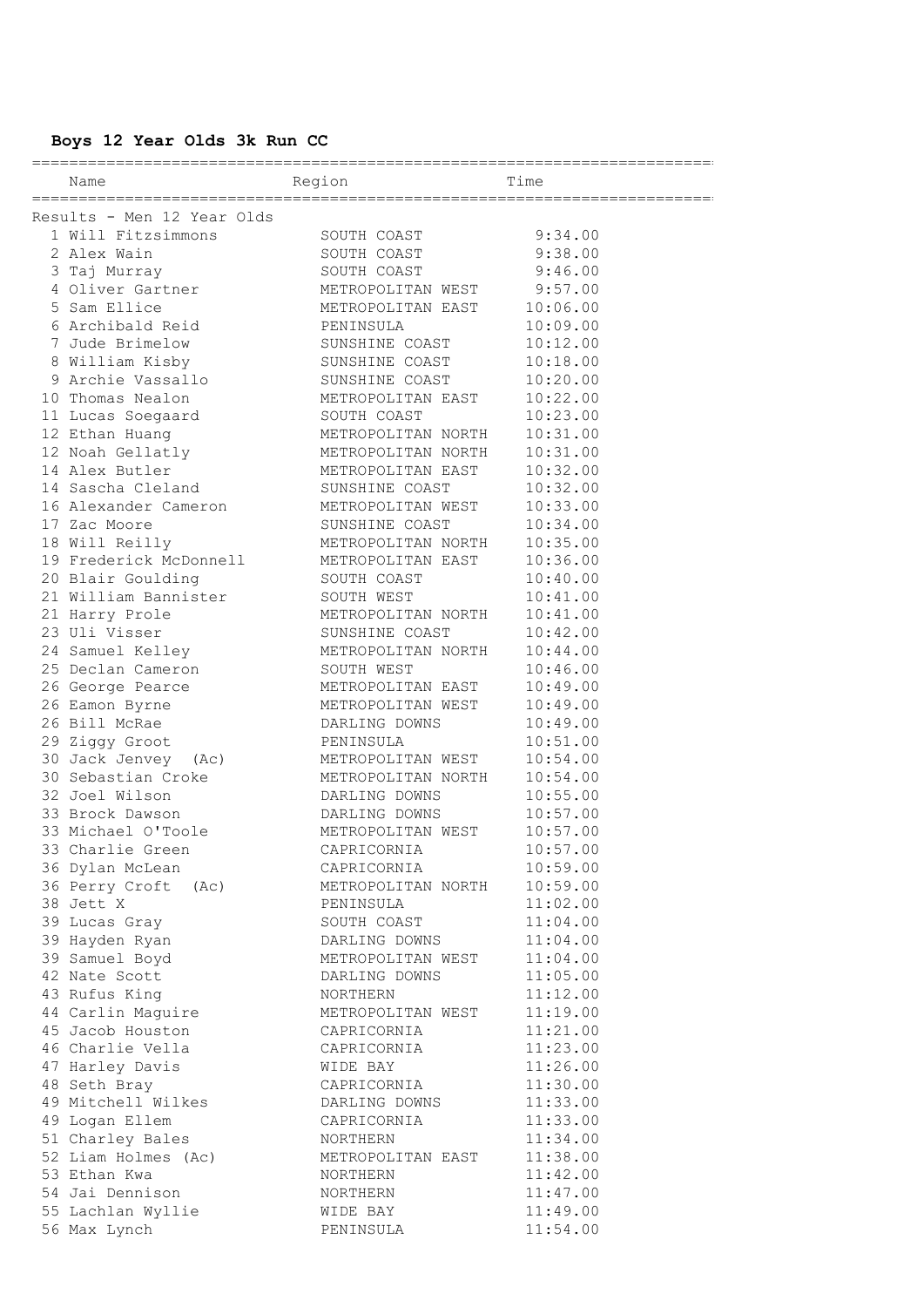| SOUTH WEST      | 11:55.00 |
|-----------------|----------|
| WIDE BAY        | 11:58.00 |
| <b>NORTHERN</b> | 12:02.00 |
| SOUTH WEST      | 12:06.00 |
| SOUTH WEST      | 12:07.00 |
| WIDE BAY        | 12:09.00 |
| WIDE BAY        | 12:23.00 |
| <b>NORTHERN</b> | 12:32.00 |
| SOUTH WEST      | 12:33.00 |
| PENINSULA       | 12:36.00 |
|                 |          |

# **Boys 13 Year Olds 3k Run CC**

| Name                                                                                         | <b>Example 1</b> Time<br>Region   |          |
|----------------------------------------------------------------------------------------------|-----------------------------------|----------|
| ===================================                                                          |                                   |          |
| Results - Men 13 Year Olds                                                                   |                                   |          |
| 1 Jed Rowlands                                                                               | SUNSHINE COAST                    | 9:31.00  |
| 2 Sam McClarron                                                                              | SUNSHINE COAST 9:39.00            |          |
| 3 Millan Power                                                                               | SUNSHINE COAST 9:40.00            |          |
| 4 Luke Gorski                                                                                | SOUTH COAST                       | 9:48.00  |
| 5 Zachary Walker                                                                             | METROPOLITAN EAST 9:50.00         |          |
| 6 Caiden Macfarlane SOUTH COAST                                                              |                                   | 9:52.00  |
| 7 James Johnson                                                                              | SOUTH COAST                       | 9:53.00  |
| 8 William McNally METROPOLITAN NORTH 9:56.00                                                 |                                   |          |
| 9 Archie Boorer                                                                              | METROPOLITAN NORTH 9:57.00        |          |
| 10 Tobey Gough                                                                               | METROPOLITAN WEST                 | 10:00.00 |
| 11 Lachlan Moore                                                                             | SUNSHINE COAST                    | 10:01.00 |
| 12 Angus Brown                                                                               | METROPOLITAN EAST                 | 10:03.00 |
| 13 James Booth                                                                               | METROPOLITAN EAST                 | 10:07.00 |
| 14 Harry Luschwitz                                                                           | METROPOLITAN NORTH<br>ACUTU COLOT | 10:08.00 |
| 14 Hunter Anderson                                                                           | SOUTH COAST                       | 10:08.00 |
| 16 Hamish King                                                                               | METROPOLITAN NORTH                | 10:09.00 |
| 17 Colton Blyth                                                                              | WIDE BAY                          | 10:12.00 |
| 17 Brandon Goode                                                                             | PENINSULA                         | 10:12.00 |
| 19 Andrea Rafael Tumala                                                                      | METROPOLITAN NORTH                | 10:13.00 |
| 19 Archie Hill                                                                               | SOUTH COAST                       | 10:13.00 |
| 21 William Box                                                                               | SOUTH WEST                        | 10:19.00 |
| 21 Dakota Stewart                                                                            | METROPOLITAN WEST                 | 10:19.00 |
| 23 Michael Jeude                                                                             | DARLING DOWNS                     | 10:20.00 |
| 24 Hugh Jones-Sheppard METROPOLITAN EAST                                                     |                                   | 10:21.00 |
| 25 Jacob Algate                                                                              | METROPOLITAN WEST                 | 10:23.00 |
| 26 Lachlan McVean                                                                            | CAPRICORNIA                       | 10:25.00 |
| 27 Levi Marsman                                                                              | WIDE BAY                          | 10:26.00 |
| 28 James Knight                                                                              | METROPOLITAN WEST                 | 10:28.00 |
| 29 William Gall                                                                              | DARLING DOWNS                     | 10:29.00 |
| 30 Leonardo Hughes                                                                           | SOUTH COAST                       | 10:32.00 |
| 31 Finley Wanless                                                                            | SUNSHINE COAST                    | 10:33.00 |
| 32 Lucas Kattenberg               PENINSULA<br>32 Oliver Masters           METROPOLITAN EAST | PENINSULA                         | 10:35.00 |
|                                                                                              |                                   | 10:35.00 |
| 34 Joseph Carter                                                                             | METROPOLITAN EAST                 | 10:37.00 |
| 35 Ethan Duke                                                                                | METROPOLITAN WEST                 | 10:38.00 |
| 36 Koby Kyle-Little                                                                          | NORTHERN                          | 10:39.00 |
| 37 William Hoveling                                                                          | SUNSHINE COAST                    | 10:42.00 |
| 38 Raphael Mugisha                                                                           | METROPOLITAN WEST                 | 10:47.00 |
| 39 John Shay                                                                                 | PENINSULA                         | 10:49.00 |
| 40 Oliver Pratt                                                                              | WIDE BAY                          | 10:53.00 |
| 40 Scott Waldron                                                                             | SOUTH WEST                        | 10:53.00 |
| 42 Alex Waterworth                                                                           | DARLING DOWNS                     | 10:59.00 |
| 42 Owen Eckman                                                                               | CAPRICORNIA                       | 10:59.00 |
| 44 Hayden Delaney                                                                            | DARLING DOWNS                     | 11:04.00 |
| 45 Cody Kimber                                                                               | CAPRICORNIA                       | 11:09.00 |
| 46 Toby Wide Bay                                                                             | WIDE BAY                          | 11:10.00 |
| 47 Zachary Pitts                                                                             | PENINSULA                         | 11:12.00 |
| 48 Cooper Glass                                                                              | PENINSULA                         | 12:53.00 |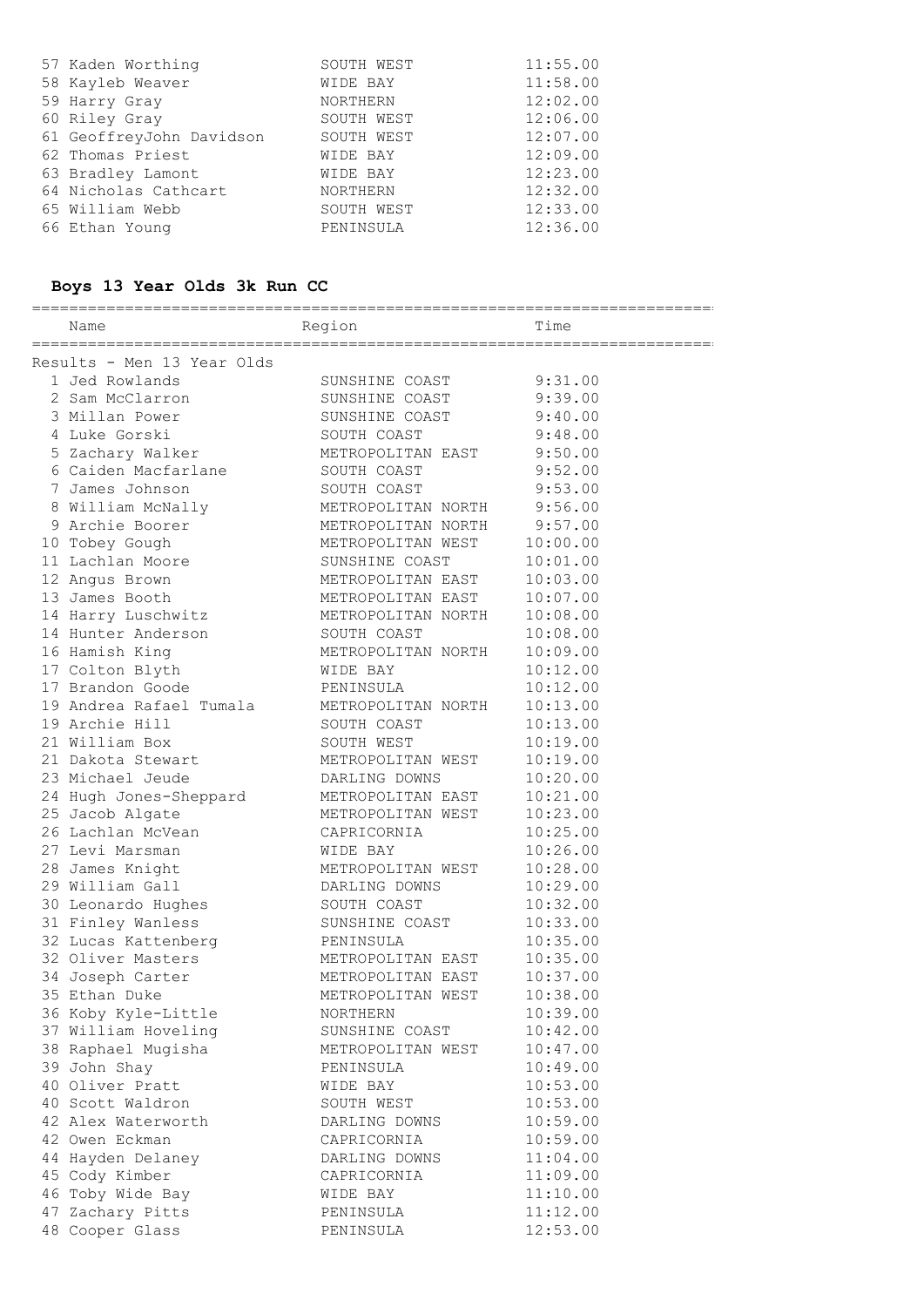| 49 Zac Harvey       | DARLING DOWNS      | 12:57.00  |
|---------------------|--------------------|-----------|
| 50 Henry Lau        | CAPRICORNIA        | 12:58.00  |
| 51 Rory Farrell     | DARLING DOWNS      | 13:08.00  |
| 51 Brayden Thomson  | PENINSULA          | 13:08.00  |
| 53 Jack Gaston      | WIDE BAY           | 13:17.00  |
| 54 Ethan Elix       | WIDE BAY           | 13:18.00  |
| 55 Zachary Latham   | SOUTH WEST         | 13:27.00  |
| 55 Charlie Kruger   | SOUTH WEST         | 13:27.00  |
| 57 Max Bruggerman   | NORTH WEST         | 13:38.00  |
| 58 James Griffith   | DARLING DOWNS      | x13:44.00 |
| 59 Stefanus Farnell | NORTH WEST         | 13:50.00  |
| 60 Tyler Koehler    | SOUTH WEST         | 13:53.00  |
| 61 Alex Smith       | METROPOLITAN NORTH | 14:39.00  |

# **Boys 14 Year Olds 4k Run CC**

|                                      | Name Time                                                           |          |
|--------------------------------------|---------------------------------------------------------------------|----------|
| Results - Men 14 Year Olds           |                                                                     |          |
|                                      | 1 William Freese METROPOLITAN EAST 12:42.00                         |          |
| 2 Cru Scott                          | SOUTH COAST                                                         | 12:45.00 |
| 3 William Curran                     | METROPOLITAN NORTH                                                  | 12:49.00 |
| 4 Kaiyan Blue                        | PENINSULA                                                           | 12:50.00 |
| 5 Edward Curran                      | METROPOLITAN NORTH                                                  | 12:51.00 |
| 6 Asher Parkin                       | METROPOLITAN NORTH                                                  | 13:20.00 |
| 7 Taylor Goodwin                     | METROPOLITAN EAST                                                   | 13:29.00 |
|                                      | 8 Bronson Talbot METROPOLITAN WEST                                  | 13:32.00 |
| 9 Ben Richards                       | METROPOLITAN NORTH                                                  | 13:38.00 |
| 10 Hugh White                        | SOUTH WEST                                                          | 13:40.00 |
| 11 Dylan Smith                       | WIDE BAY                                                            | 13:43.00 |
| 12 Zachary Rogers                    | METROPOLITAN NORTH                                                  | 13:44.00 |
| 13 Daiki Burns                       | DARLING DOWNS<br>CAPRICORNIA<br>SUNSHINE COAST<br>PENINSHI <i>I</i> | 13:46.00 |
| 14 Parker McGovern                   |                                                                     | 13:55.00 |
| 15 Rhett Baker                       |                                                                     | 13:56.00 |
| 16 Ollie van Rees                    | PENINSULA                                                           | 13:57.00 |
| 17 Cooper Bagley                     | SOUTH COAST                                                         | 14:01.00 |
| 18 Lachlan Cramp                     | SOUTH COAST                                                         | 14:05.00 |
| 19 Ben Malcolm                       | METROPOLITAN EAST                                                   | 14:06.00 |
| 20 Jack Boyce                        | METROPOLITAN WEST                                                   | 14:08.00 |
| 21 Daniel Melloy                     | METROPOLITAN NORTH 14:09.00                                         |          |
| 21 Kody Hockey                       | SUNSHINE COAST                                                      | 14:09.00 |
| 23 Jacob Sands                       | METROPOLITAN EAST                                                   | 14:13.00 |
| 24 Beau Harvey                       | DARLING DOWNS                                                       | 14:15.00 |
| 24 Jacob Friend                      | SOUTH COAST                                                         | 14:15.00 |
| 26 William Barnes                    | DARLING DOWNS                                                       | 14:18.00 |
| 27 Fletcher Medway METROPOLITAN WEST |                                                                     | 14:24.00 |
| 28 Curtis Page                       | SUNSHINE COAST                                                      | 14:29.00 |
| 28 Toby Rule                         | CAPRICORNIA                                                         | 14:29.00 |
| 30 Rory Crumpton                     | WIDE BAY                                                            | 14:31.00 |
| 30 Jack Gallie                       | SOUTH COAST                                                         | 14:31.00 |
| 32 Jack Lymbery                      | CAPRICORNIA                                                         | 14:36.00 |
| 33 Declan Campbell                   | DARLING DOWNS                                                       | 14:37.00 |
| 34 Jonas Longhurst                   | SOUTH COAST                                                         | 14:44.00 |
| 35 Christopher Rudd                  | WIDE BAY                                                            | 14:45.00 |
| 36 Max Proctor                       | SUNSHINE COAST                                                      | 14:47.00 |
| 37 Patrick Churchward                | METROPOLITAN EAST                                                   | 14:53.00 |
| 38 Tkai Stevens                      | PENINSULA                                                           | 14:59.00 |
| 39 Mitchell Hockaday                 | NORTHERN                                                            | 15:05.00 |
| 39 Jonah Matthews                    | PENINSULA                                                           | 15:05.00 |
| 41 Nathan Venturato                  | NORTHERN                                                            | 15:08.00 |
| 42 Andrew Byrne                      | METROPOLITAN WEST                                                   | 15:11.00 |
| 43 Alex Kraatz                       | CAPRICORNIA                                                         | 15:15.00 |
| 44 Charlie Fell                      | SUNSHINE COAST                                                      | 15:18.00 |
| 44 Archie Shannon                    | WIDE BAY                                                            | 15:18.00 |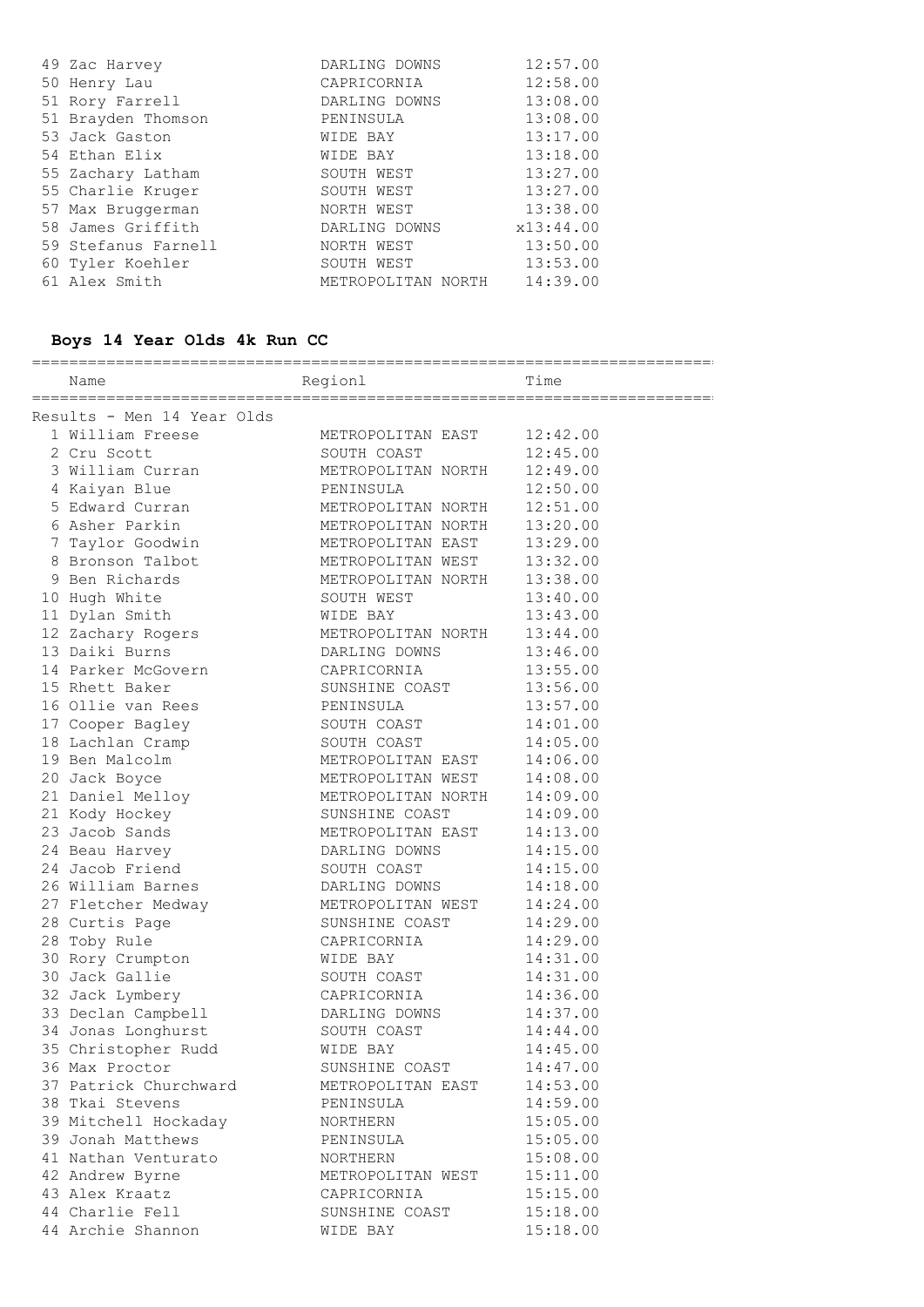| 46 Alexander Di Bartolo | CAPRICORNIA | 15:19.00 |
|-------------------------|-------------|----------|
| 47 Codey Masters        | NORTHERN    | 16:03.00 |
| 48 Shuta Martin         | PENINSULA   | 16:51.00 |

# **Boys 15 Year Olds 4k Run CC**

==========================================================================

| Name                                                | Region             | Time     |
|-----------------------------------------------------|--------------------|----------|
|                                                     |                    |          |
| Results - Men 15 Year Olds                          |                    |          |
| 1 Toby Chippendale                                  | METROPOLITAN EAST  | 12:26.00 |
| 2 Seth Mahony                                       | METROPOLITAN WEST  | 12:34.00 |
| 3 Isaac Bennett                                     | METROPOLITAN EAST  | 12:38.00 |
| 4 Charlie Randall                                   | DARLING DOWNS      | 12:46.00 |
| 5 Harry Barr                                        | METROPOLITAN WEST  | 12:57.00 |
| 6 Charlie Moore                                     | METROPOLITAN EAST  | 12:59.00 |
| 7 Ethan Brelsford                                   | METROPOLITAN EAST  | 13:00.00 |
|                                                     | SOUTH COAST        | 13:01.00 |
| 8 Angus Haggerty<br>8 Will Heath                    |                    |          |
|                                                     | METROPOLITAN EAST  | 13:01.00 |
| 10 Lucas Lane                                       | PENINSULA          | 13:06.00 |
| 11 Saul Nicol-Rann<br>(AC)                          | SUNSHINE COAST     | 13:08.00 |
| 12 Timothy Hogno                                    | DARLING DOWNS      | 13:11.00 |
| 13 Archie Austin                                    | METROPOLITAN NORTH | 13:13.00 |
| 14 Charlie Miller                                   | SOUTH COAST        | 13:21.00 |
| 15 Mack Hemming                                     | SUNSHINE COAST     | 13:22.00 |
| 16 Benjamin Rudd                                    | WIDE BAY           | 13:25.00 |
| 17 Noah Carter                                      | METROPOLITAN EAST  | 13:27.00 |
| 18 Angus Richardson                                 | NORTHERN           | 13:30.00 |
| 19 Harry Waldron                                    | METROPOLITAN NORTH | 13:33.00 |
| 20 James Prole                                      | METROPOLITAN NORTH | 13:36.00 |
| 21 Oliver Lloyd                                     | SOUTH COAST        | 13:38.00 |
| 21 Harrison Ellis                                   | SOUTH COAST        | 13:38.00 |
| 23 David Olsson                                     | WIDE BAY           | 13:39.00 |
| 24 Cody Smith                                       | CAPRICORNIA        | 13:41.00 |
| 25 Isaak Brew                                       | DARLING DOWNS      | 13:42.00 |
| 26 Marcus Newman                                    | METROPOLITAN NORTH | 13:51.00 |
| 27 Lachlan Rayner                                   | METROPOLITAN WEST  | 13:53.00 |
| 28 Jacob Kaukereit                                  | SUNSHINE COAST     | 13:59.00 |
| 29 Thomas Siemon                                    | METROPOLITAN NORTH | 14:01.00 |
| 30 Michael Fitzgerald                               | CAPRICORNIA        | 14:04.00 |
| 31 Sebastian McCormack                              | METROPOLITAN WEST  | 14:08.00 |
| 32 Joseph Bebendorf                                 | CAPRICORNIA        | 14:11.00 |
| 33 Sam Riggs                                        | CAPRICORNIA        | 14:23.00 |
| 34 Caiden Everingham                                | WIDE BAY           | 14:26.00 |
| 35 Lachlan Graham                                   | SUNSHINE COAST     | 14:28.00 |
| 36 Alistair Hickey                                  | PENINSULA          | 14:31.00 |
| 36 Kai Grevens                                      | PENINSULA          | 14:31.00 |
| 36 Robert Gould                                     | PENINSULA          | 14:31.00 |
| 39 Christian Smith                                  | SOUTH COAST        | 14:32.00 |
| 40 Duante Murphy                                    | SUNSHINE COAST     | 14:42.00 |
| 41 Archie Pratt                                     | WIDE BAY           | 14:47.00 |
| 41 Brody Boerboom                                   | PENINSULA          | 14:47.00 |
| 43 Byron Page                                       | SUNSHINE COAST     | 14:55.00 |
| 44 Micaiah Lane                                     | CAPRICORNIA        | 14:56.00 |
| 45 Memphis Bell                                     | NORTHERN           | 15:04.00 |
| 46 Jack Lyon                                        | DARLING DOWNS      | 15:07.00 |
|                                                     | DARLING DOWNS      | 15:08.00 |
| --<br>47 Jackson Carney<br><sup>48 Fin</sup> Booker | METROPOLITAN WEST  | 15:13.00 |
| 49 Benjamin Clark                                   | METROPOLITAN NORTH | 15:25.00 |
| 50 Archie Fenton                                    | SOUTH COAST        | 15:36.00 |
| 51 Riley Earnshaw                                   | WIDE BAY           | 15:42.00 |
| 52 Brady Swan                                       | SOUTH WEST         | 15:47.00 |
| 53 Jonte Guyatt                                     | METROPOLITAN WEST  | 15:53.00 |
| 54 Jake Turner                                      | PENINSULA          | 16:47.00 |
| 55 Lachlan Runge                                    | WIDE BAY           | 16:50.00 |
|                                                     |                    |          |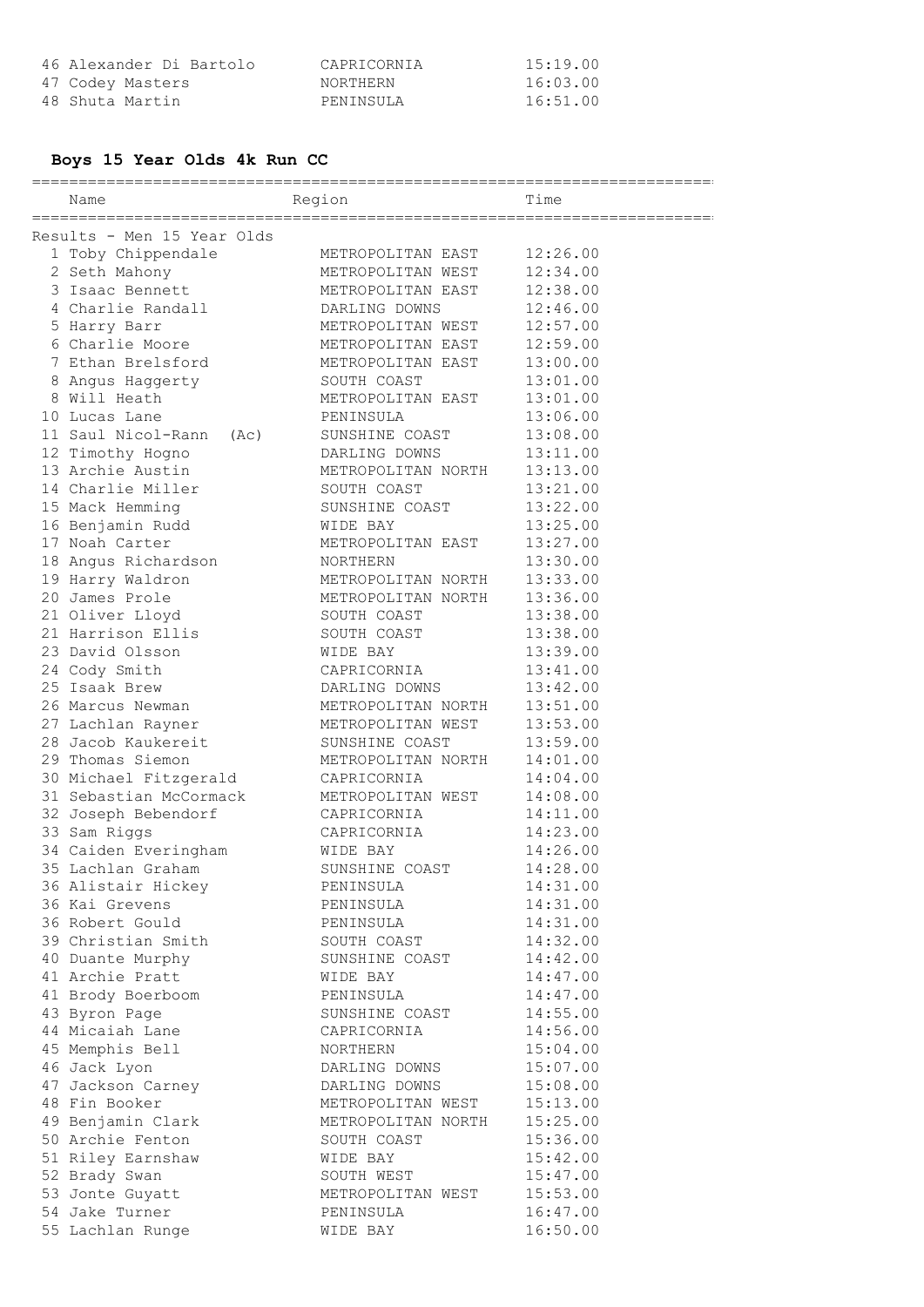# **Boys 16 Year Olds 6k Run CC**

==========================================================================

Time

| Results - Men 16 Year Olds                                                                                                                                                                                                                             |                            |          |
|--------------------------------------------------------------------------------------------------------------------------------------------------------------------------------------------------------------------------------------------------------|----------------------------|----------|
|                                                                                                                                                                                                                                                        |                            |          |
| 1 Archie Ridgway METROPOLITAN EAST 17:59.00<br>2 Peyton Craig (SUNSHINE COAST 18:15.00<br>3 Hudson Jessep (SUNSHINE COAST 18:16.00                                                                                                                     |                            |          |
|                                                                                                                                                                                                                                                        |                            |          |
| 4 Joseph Saunders METROPOLITAN EAST                                                                                                                                                                                                                    |                            | 18:34.00 |
| 4 Josh Shanahan                                                                                                                                                                                                                                        | SUNSHINE COAST             | 18:34.00 |
| 6 Vincent Buhagiar METROPOLITAN WEST                                                                                                                                                                                                                   |                            | 18:39.00 |
| 7 Marley Wagner                                                                                                                                                                                                                                        | METROPOLITAN WEST          | 18:52.00 |
| 8 Cooper Carswell METROPOLITAN NORTH 19:05.00                                                                                                                                                                                                          |                            |          |
| 9 Hayden Small<br>9 Hayden Small<br>10 Samuel Gladwin<br>11 Jonas Forbes-Schutz<br>12 Jack Coomber<br>13 Oscar Rayner<br>14 Heath Tallon<br>15 Ethan Close<br>16 Ton Langdon Macmillan<br>16 METROPOLITAN NORTH<br>16 Ton Langdon Macmillan<br>17 Ne   |                            | 19:10.00 |
|                                                                                                                                                                                                                                                        |                            | 19:15.00 |
|                                                                                                                                                                                                                                                        |                            | 19:25.00 |
|                                                                                                                                                                                                                                                        |                            | 19:35.00 |
|                                                                                                                                                                                                                                                        |                            | 19:44.00 |
|                                                                                                                                                                                                                                                        |                            | 19:45.00 |
|                                                                                                                                                                                                                                                        |                            | 19:50.00 |
|                                                                                                                                                                                                                                                        |                            | 19:53.00 |
|                                                                                                                                                                                                                                                        | METROPOLITAN WEST 19:57.00 |          |
| 17 Nelson Ayuya<br>18 Ned Donovan                                                                                                                                                                                                                      | PENINSULA                  | 20:05.00 |
| 18 Joel Powell                                                                                                                                                                                                                                         | METROPOLITAN WEST          | 20:05.00 |
| 20 James O'Shea DARLING DOWNS                                                                                                                                                                                                                          |                            | 20:06.00 |
| 21 Max Chislett SOUTH COAST                                                                                                                                                                                                                            |                            | 20:11.00 |
| 22 Lachlan Crome METROPOLITAN EAST                                                                                                                                                                                                                     |                            | 20:20.00 |
| 23 Lachlan Stevenson MIDE BAY                                                                                                                                                                                                                          |                            | 20:29.00 |
| 24 Cameron Wonnocott CAPRICORNIA                                                                                                                                                                                                                       |                            | 20:30.00 |
|                                                                                                                                                                                                                                                        |                            |          |
|                                                                                                                                                                                                                                                        |                            |          |
|                                                                                                                                                                                                                                                        |                            |          |
|                                                                                                                                                                                                                                                        |                            |          |
|                                                                                                                                                                                                                                                        |                            |          |
| 24 Cameron Wonnocott<br>25 John Halliday<br>25 Will Motley<br>27 Will Graham<br>27 Nyan Bauer<br>27 Ryan Bauer<br>29 Jesse Wilson<br>29 Jesse Wilson<br>30 Jayden Adams<br>31 Oliver Gabriola<br>32 Doug Chapman<br>33 Cohan Lockett<br>34 Pailou Mont |                            |          |
|                                                                                                                                                                                                                                                        |                            |          |
|                                                                                                                                                                                                                                                        |                            |          |
|                                                                                                                                                                                                                                                        |                            |          |
|                                                                                                                                                                                                                                                        | PENINSULA                  |          |
| 33 Cohan Lockett<br>34 Bailey Horn<br>35 Liam Pratt                                                                                                                                                                                                    |                            | 21:10.00 |
|                                                                                                                                                                                                                                                        | WIDE BAY                   | 21:12.00 |
| 36 Finn Robert                                                                                                                                                                                                                                         | DARLING DOWNS 21:26.00     |          |
| 37 Anthony Lekanis                                                                                                                                                                                                                                     | SOUTH COAST                | 21:34.00 |
| 38 Joel Abbott                                                                                                                                                                                                                                         | SOUTH COAST                | 21:42.00 |
| 39 Daniel Mosch                                                                                                                                                                                                                                        | NORTHERN                   | 21:44.00 |
| 40 Joey Vella                                                                                                                                                                                                                                          | WIDE BAY                   | 21:45.00 |
| 40 Matthew Ovenden                                                                                                                                                                                                                                     | DARLING DOWNS              | 21:45.00 |
| 42 Aiden Watson                                                                                                                                                                                                                                        | WIDE BAY                   | 21:46.00 |
| 43 Angus Clews                                                                                                                                                                                                                                         | DARLING DOWNS              | 21:48.00 |
| 44 Byron Evans                                                                                                                                                                                                                                         | SOUTH COAST                | 21:58.00 |
| 45 Nils Cumming                                                                                                                                                                                                                                        | NORTHERN                   | 22:04.00 |
| 46 Nicholas Berther                                                                                                                                                                                                                                    | PENINSULA                  | 22:07.00 |
| 47 Cooper Wilesmith                                                                                                                                                                                                                                    | PENINSULA                  | 22:08.00 |
| 48 Charlie Young                                                                                                                                                                                                                                       | SOUTH WEST                 | 22:17.00 |
| 48 Andrew Welke                                                                                                                                                                                                                                        | SOUTH WEST                 | 22:17.00 |
| 50 Hamish Donnollan                                                                                                                                                                                                                                    | CAPRICORNIA                | 22:19.00 |
| 51 Lachlan Cameron                                                                                                                                                                                                                                     | WIDE BAY                   | 22:24.00 |
| 52 Henry Dingle                                                                                                                                                                                                                                        | CAPRICORNIA                | 22:36.00 |
| 53 Luke O'Donnell                                                                                                                                                                                                                                      | SOUTH WEST                 | 22:59.00 |
| 54 Daniel Morgan                                                                                                                                                                                                                                       | CAPRICORNIA                | 23:23.00 |
| 55 Will Abbott                                                                                                                                                                                                                                         | SOUTH COAST                | 23:29.00 |
| 56 Arthur Smart                                                                                                                                                                                                                                        | NORTHERN                   | 23:30.00 |
| 57 Taj Townsed                                                                                                                                                                                                                                         | PENINSULA                  | 23:38.00 |
| 58 Ronan Delaney                                                                                                                                                                                                                                       | DARLING DOWNS              | 23:42.00 |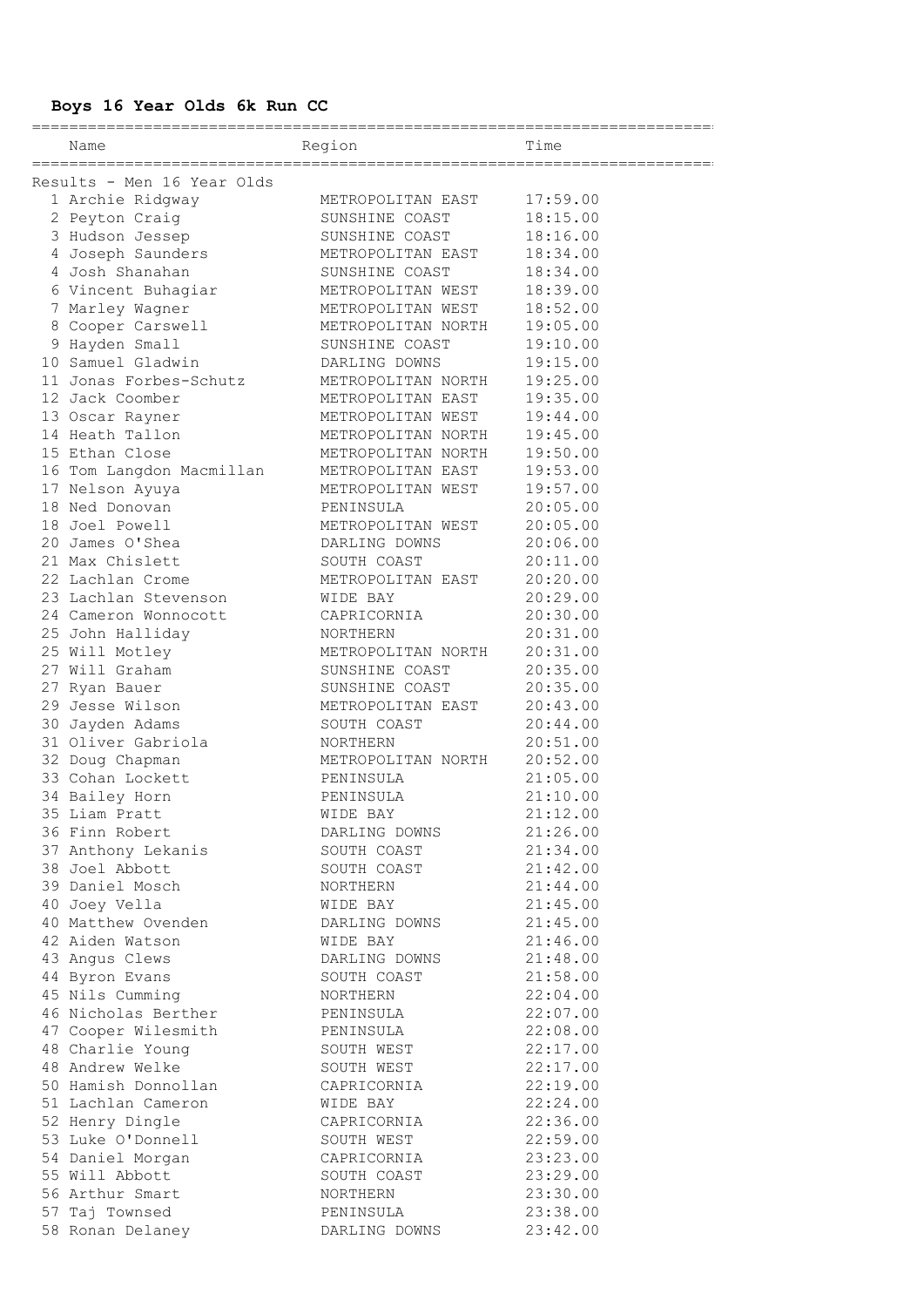| 59 Billy Harland | SOUTH WEST  | 24:08.00 |
|------------------|-------------|----------|
| 60 Oliver Rule   | CAPRICORNIA | 25:00.00 |

# **Boys 17 Year Olds 6k Run CC**

| Name                                 | Region                                  | Time                 |
|--------------------------------------|-----------------------------------------|----------------------|
| Results - Men 17 Year Olds           |                                         |                      |
| 1 Ollie Boltz                        | PENINSULA                               | 17:50.00             |
| 2 Lachlan Cornelius                  | METROPOLITAN EAST                       | 18:01.00             |
| 3 Brad Course (Ac)                   | SOUTH COAST                             | 18:09.00             |
| 4 Matthew Hansen                     | METROPOLITAN EAST                       | 18:17.00             |
|                                      | SOUTH COAST                             | 18:23.00             |
| 5 Brock Waugh                        |                                         |                      |
| 6 Kris Hayward<br>7 Samuel Heeremans | SOUTH COAST<br>METROPOLITAN EAST        | 18:28.00             |
| 8 Thomas Prole                       | METROPOLITAN NORTH                      | 18:41.00<br>18:47.00 |
| 9 Jack Crome                         | METROPOLITAN EAST                       |                      |
| 10 Zack Newsham                      |                                         | 18:51.00<br>18:56.00 |
| 11 Oscar Cornelius                   | METROPOLITAN NORTH<br>METROPOLITAN EAST |                      |
| 12 Mattias Forbes-Schutz             |                                         | 19:00.00             |
|                                      | METROPOLITAN NORTH                      | 19:03.00             |
| 13 Flynn Pumpa                       | METROPOLITAN WEST                       | 19:19.00             |
| 14 Finn Raymond                      | METROPOLITAN NORTH                      | 19:22.00             |
| 15 Ethan Gray                        | SOUTH COAST                             | 19:32.00             |
| 16 Liam Madin                        | PENINSULA                               | 19:45.00             |
| 17 Jackson Medway                    | METROPOLITAN WEST                       | 19:51.00             |
| 18 Kai Haynes                        | METROPOLITAN EAST                       | 19:55.00             |
| 19 Connor Shaw                       | METROPOLITAN WEST                       | 19:58.00             |
| 20 Jared Havemann                    | CAPRICORNIA                             | 20:03.00             |
| 21 Nicholas Fogale                   | PENINSULA                               | 20:09.00             |
| 22 James Wilkinson                   | METROPOLITAN NORTH                      | 20:12.00             |
| 22 Dane Larsen                       | SUNSHINE COAST                          | 20:12.00             |
| 24 Charlie Jurd                      | SOUTH COAST                             | 20:19.00             |
| 25 Tim Hornsey                       | SOUTH COAST                             | 20:22.00             |
| 26 Mitchell Stitt                    | SUNSHINE COAST                          | 20:31.00             |
| 26 Harry Taylor                      | PENINSULA                               | 20:31.00             |
| 28 Nicholas Morley                   | WIDE BAY                                | 20:52.00             |
| - .<br>29 Luca Warman-Flood          | SUNSHINE COAST                          | 20:57.00             |
| 30 Harrison Young                    | METROPOLITAN WEST                       | 21:01.00             |
| 30 Thomas Hauk (Ac)                  | METROPOLITAN NORTH                      | 21:01.00             |
| 32 Timothy Noll                      | DARLING DOWNS                           | 21:07.00             |
| 33 Jesh Morgan                       | SUNSHINE COAST                          | 21:08.00             |
| 34 Ethan Latimer                     | PENINSULA                               | 21:21.00             |
| 34 Tom Russell                       | DARLING DOWNS                           | 21:21.00             |
| 36 Ulrich Kruger                     | CAPRICORNIA                             | 21:42.00             |
| 37 Zane Groves                       | WIDE BAY                                | 21:49.00             |
| 38 Zemin Goh                         | SOUTH COAST                             | 21:50.00             |
| 39 Lochlann Hogan                    | DARLING DOWNS                           | 21:56.00             |
| 40 Gabriel Diedrick                  | NORTHERN                                | 21:58.00             |
| 41 Alex Couldrey                     | CAPRICORNIA                             | 22:00.00             |
| 42 Xander Jackwitz                   | DARLING DOWNS                           | 22:02.00             |
| 43 Joshua Roach                      | DARLING DOWNS                           | 22:03.00             |
| 44 Charlie Mills                     | METROPOLITAN WEST                       | 22:08.00             |
| 45 Kye Johnston                      | NORTHERN                                | 22:15.00             |
| 45 Joshua Weekley                    | METROPOLITAN WEST                       | 22:15.00             |
| 47 Tyler McAuliffe                   | CAPRICORNIA                             | 22:20.00             |
| 48 Noah Campling                     | SUNSHINE COAST                          | 22:46.00             |
| 49 Travis Cope                       | DARLING DOWNS                           | 22:57.00             |
| 50 Xavier Cameron                    | NORTHERN                                | 23:20.00             |
| 51 Keanu Arsenault                   | WIDE BAY                                | 23:27.00             |
| 51 Kayne Goodluck                    | WIDE BAY                                | 23:27.00             |
| 53 Llyton Peterson                   | WIDE BAY                                | 23:35.00             |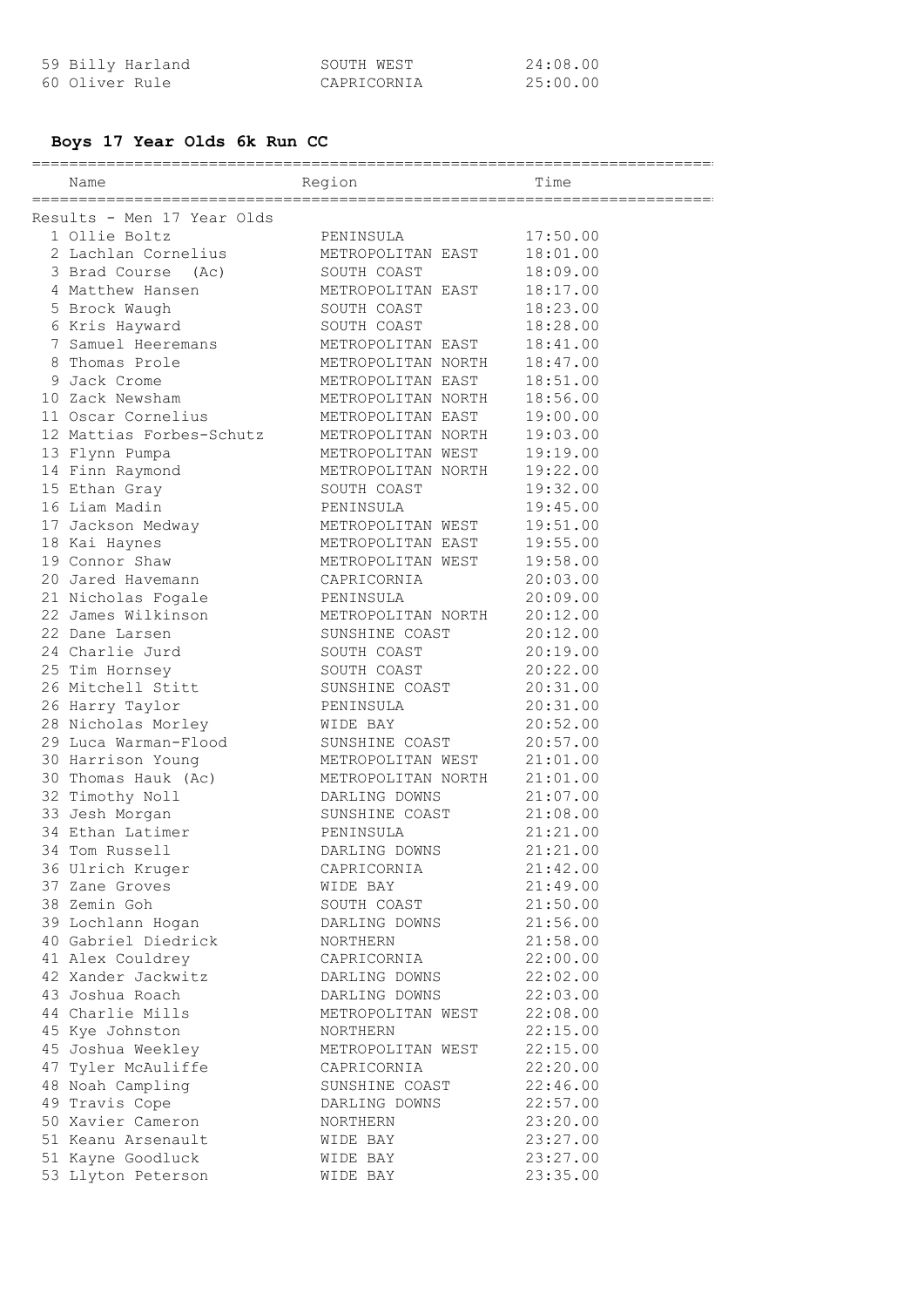### **Boys 18-19 8k Run CC**

| Name                       | Region                     | Time     |
|----------------------------|----------------------------|----------|
| Results - Men 18-19        |                            |          |
| 1 Charlie Sprott           | METROPOLITAN NORTH         | 24:36.00 |
| 2 Jacob Gross              | METROPOLITAN EAST          | 25:09.00 |
| 3 Joel Stevens             | METROPOLITAN WEST          | 25:30.00 |
| 3 Gus Gannon               | METROPOLITAN WEST          | 25:31.00 |
| 5 Riley Niven              | METROPOLITAN EAST          | 26:11.00 |
| 6 Deklen Emonson           | NORTHERN                   | 26:32.00 |
| 7 Matthew Beal             | SOUTH COAST                | 26:43.00 |
| 8 Joel Melloy              | METROPOLITAN NORTH         | 26:54.00 |
| 9 Declan Stacey            | METROPOLITAN EAST          | 27:03.00 |
| 10 Turin Wilson            | METROPOLITAN WEST          | 28:06.00 |
| 11 Rubin Smyth             | SUNSHINE COAST             | 28:17.00 |
| 12 Oliver Lukin            | PENINSULA                  | 28:28.00 |
| 13 Sam Scott               | METROPOLITAN NORTH         | 28:30.00 |
| 14 Harry McCarthy          | METROPOLITAN EAST          | 28:43.00 |
| 15 Jack Mills              | SUNSHINE COAST             | 28:53.00 |
| 16 Rhyly Paton             | WIDE BAY                   | 28:55.00 |
| 17 Leo Fairley             | METROPOLITAN NORTH         | 28:57.00 |
| 18 Sebastien Carvolth (Ac) | METROPOLITAN WEST          | 29:18.00 |
| 19 Clayton Moore           | METROPOLITAN EAST          | 29:40.00 |
| 20 Cameron Kilpatrick      | METROPOLITAN WEST 29:42.00 |          |
| 21 Kelland McNall          | WIDE BAY                   | 29:43.00 |
| 22 Kai Thompson            | SUNSHINE COAST             | 30:24.00 |
| 23 Taye Grant              | SOUTH COAST                | 30:53.00 |
| 24 Steven Li               | PENINSULA                  | 31:10.00 |
| 25 Joshua Clark            | SOUTH COAST                | 31:17.00 |
| 26 Simba Walz              | CAPRICORNIA                | 31:21.00 |
| 27 Ewan McFarland          | DARLING DOWNS              | 31:35.00 |
| 28 Bede Moyle              | SUNSHINE COAST             | 32:26.00 |
| 29 Ryan Brunjes            | WIDE BAY                   | 32:27.00 |
| 30 Dylen Blyth             | METROPOLITAN WEST          | 32:40.00 |
| 31 Matt Allison            | METROPOLITAN NORTH         | 32:51.00 |
| 32 John Stanley            | SOUTH COAST                | 32:56.00 |
| 33 Callum X                | PENINSULA                  | 33:24.00 |
| 34 Kye Benson              | SUNSHINE COAST             | 33:34.00 |
| 35 Benjamin Heit           | CAPRICORNIA                | 33:37.00 |
| 36 Jordan McCann           | CAPRICORNIA                | 33:52.00 |
| 37 Niate Thomaso           | METROPOLITAN WEST          | 33:53.00 |
| 38 Conor Stevenson         | PENINSULA                  | 34:26.00 |
| 39 Brendan Dale            | DARLING DOWNS              | 34:32.00 |
| 40 Lachlan McCauley        | CAPRICORNIA                | 34:59.00 |
| 41 Ben Weier               | WIDE BAY                   | 37:56.00 |
| 42 Brendan Mundraby        | PENINSULA                  | 38:29.00 |
| 43 John Bauer              | WIDE BAY                   | 38:53.00 |
| 44 Rhydan Stone            | DARLING DOWNS              | 39:23.00 |
| 45 Eddie Murgha            | PENINSULA                  | 40:04.00 |

### **Boys 10 2000 Meter Run Multi-Class**

========================================================================== Region Time ========================================================================== Results - Men 10 Year Olds 1 Caleb Lang (T40-41) F00; SUNSHINE COAST 16:42.00 2 Joel Lang (T40-41) F00;T SUNSHINE COAST 16:43.00 3 Peter Flaherty (T20) F00 SOUTH COAST 9:48.00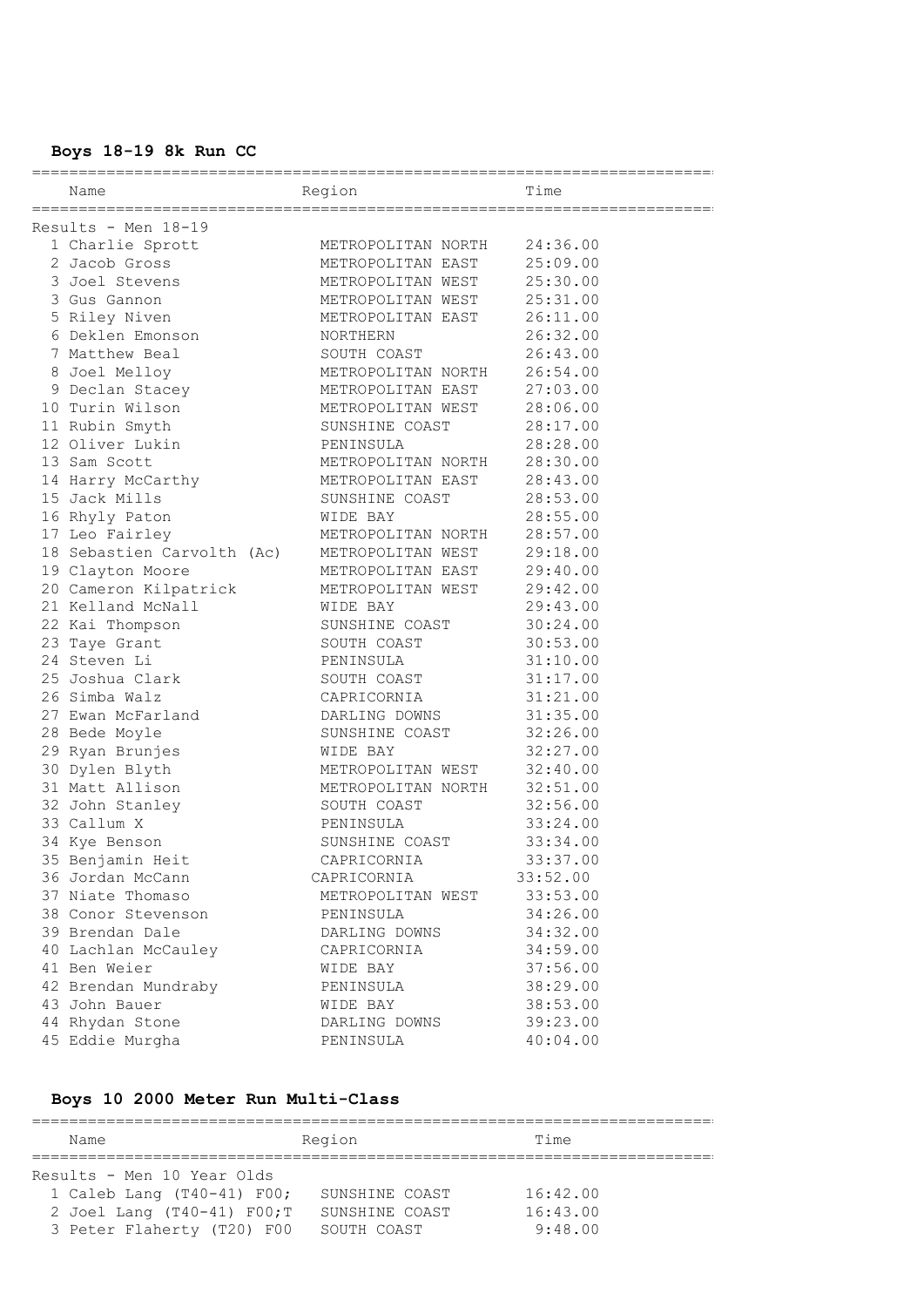### **Girls 11 2000 Meter Run Multi-Class**

| Name                                      | Region               | Time                       |  |
|-------------------------------------------|----------------------|----------------------------|--|
|                                           |                      |                            |  |
| Results - Women 11 Year Olds              |                      |                            |  |
| 1 Mia Kertesz (T40)                       | 11 METROPOLITAN WEST | 17:04.00<br>$\overline{2}$ |  |
| 2 Lilly-Anne Gould (T20) F 11 SOUTH COAST |                      | 10:12.00                   |  |
| 3 Evelynne George (T13)                   | 11 METROPOLITAN WEST | 10:27.00                   |  |
| 4 Kelsey McPhie (T01) F00;                | 11 WIDE BAY          | 12:26.00                   |  |

#### **Boys 12 2000 Meter Run Multi-Class**

==========================================================================

| Name                       | Region            | Time     |  |
|----------------------------|-------------------|----------|--|
| Results - Men 12 Year Olds |                   |          |  |
| 1 Brody Velthuis (T13) F00 | METROPOLITAN EAST | 8:47.00  |  |
| 2 Heath Otto               | <b>NORTHERN</b>   | 9:37.00  |  |
| 3 Blake Gee (T01)          | METROPOLITAN WEST | 9:18.00  |  |
| 4 Liam Stenner             | <b>NORTHERN</b>   | 9:37.00  |  |
| 5 Hamish Finlay (T35) F00; | DARLING DOWNS     | 12:50.00 |  |

#### **Girls 12 2000 Meter Run Multi-Class**

========================================================================== Name Region Region Time ========================================================================== Results - Women 12 Year Olds 1 Holly Warn (T37) F00;T00 SOUTH COAST 10:35.00 2 Matilda Campling (T01) SUNSHINE COAST 9:09.00 3 Eloise Witt (T01) F00;T0 WIDE BAY 10:16.00 4 Hayleigh Kennedy (T20) F WIDE BAY 10:55.00

#### **Boys 13 3000 Meter Run Multi-Class**

========================================================================== Name Region Region Time ========================================================================== Results - Men 13 Year Olds 1 Hayden White (T38) F00;T METROPOLITAN WEST 12:30.00 3 Tyson Jenkins (T20) F00; DARLING DOWNS 14:42.00 4 Bailey Price (T20) F00;T CAPRICORNIA 14:52.00 5 Tomas Crump T20 F00;T00 DARLING DOWNS 14:56.00 6 Alex Pershouse (T20) F00 WIDE BAY 17:27.00

#### **Girls 13 3000 Meter Run Multi-Class**

| Name                         | Region   | Time     |
|------------------------------|----------|----------|
| Results - Women 13 Year Olds |          |          |
| 2 Abbie Laherty (T21) F00;   | WIDE BAY | 22:29.00 |

### **Women 14-15 3000 Meter Run Multi-Class**

| Name |                                                                                    | Age School                          | Finals Points        |  |
|------|------------------------------------------------------------------------------------|-------------------------------------|----------------------|--|
|      | Results - Women $14-15$<br>1 Grace Brimelow (T38) F00<br>2 Faith Walton-Bate (T20) | SUNSHINE COAST<br>METROPOLITAN EAST | 12:15.00<br>15:10.00 |  |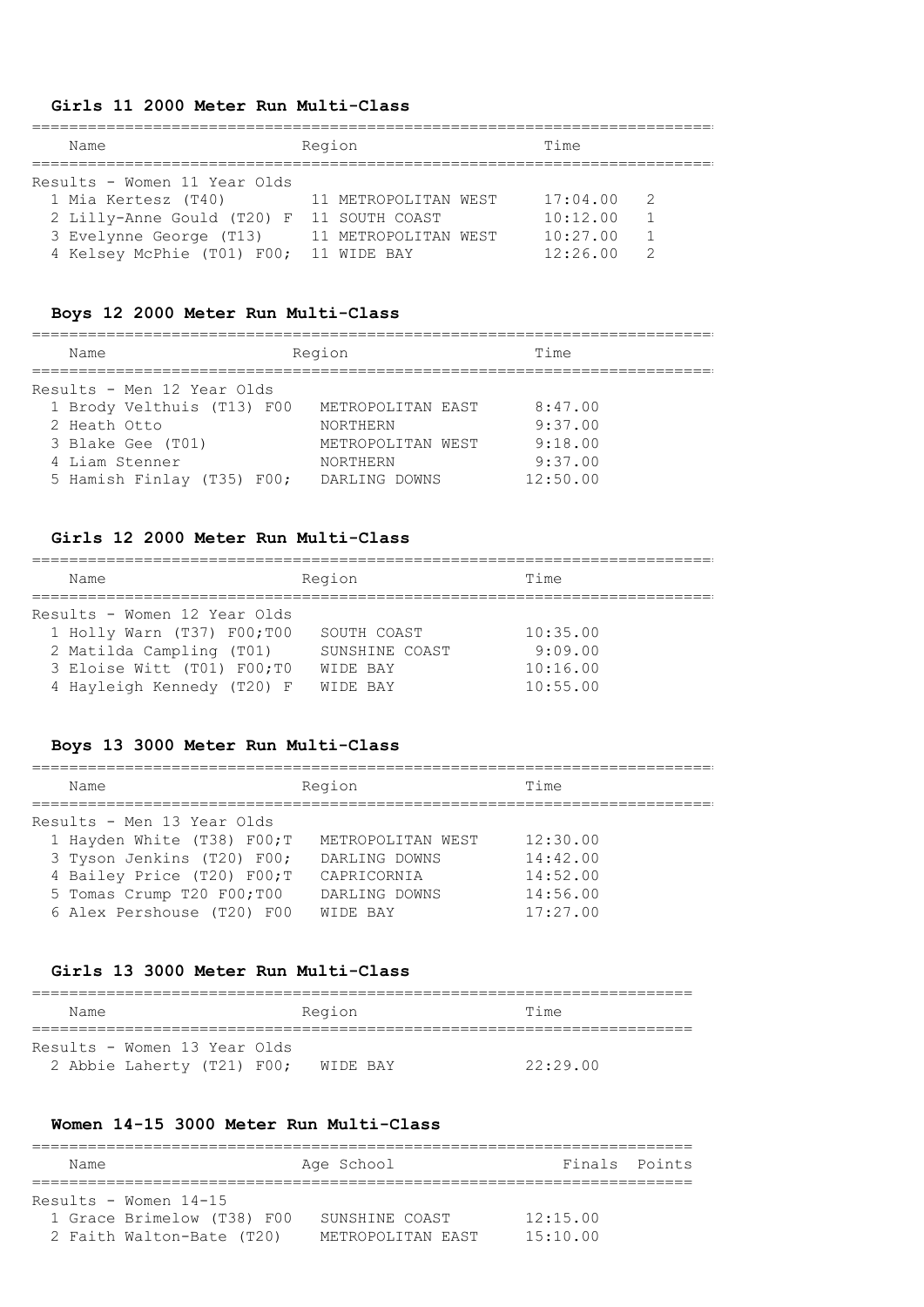# **Men 14-15 3000 Meter Run Multi-Class**

| Name                          | Region            | Time     |
|-------------------------------|-------------------|----------|
| Results - Men $14-15$         |                   |          |
| 1 Jaycob Aubrey-White (T01    | METROPOLITAN WEST | 10:57.00 |
| 2 Matthew Taylor (T01) F00    | WIDE BAY          | 13:39.00 |
| 4 Dehan Pretorius (T46) F0    | WIDE BAY          | 11:18.00 |
| 5 Wesley Macey (T20) F00; T   | DARLING DOWNS     | 12:07.00 |
| 6 Jacob Zikman $(T20)$ F00; T | SOUTH COAST       | 13:01.00 |
| 7 Joseph Burton (T37) F00;    | DARLING DOWNS     | 20:18.00 |
| 8 Brent Dingle                | <b>NORTHERN</b>   | 22:58.00 |

### **Men 16-19 3000 Meter Run Multi-Class**

==========================================================================

| Name                       | Region             | Time     |  |  |
|----------------------------|--------------------|----------|--|--|
| Results - Men $16-19$      |                    |          |  |  |
| 1 Aidan Witt (T01) F00;T00 | WIDE BAY           | 12:14.00 |  |  |
| 2 Matthew Taylor (T20) F00 | WIDE BAY           | 10:58.00 |  |  |
| 2 Matthew Scott (T20) F00; | METROPOLITAN EAST  | 13:24.00 |  |  |
| 3 Samuel Gould (T20) F00;T | SOUTH COAST        | 11:13.00 |  |  |
| 3 Damien DD (T20) F00;T00  | DARLING DOWNS      | 13:31.00 |  |  |
| 4 Jordan Clark (T20)       | METROPOLITAN EAST  | 17:07.00 |  |  |
| 7 Nicholas Atkinson (T38)  | METROPOLITAN NORTH | 15:51.00 |  |  |

# **Women 16-19 3000 Meter Run Multi-Class**

| Name                                                                                                                                                        | Region                                                                                      | Time                                                     |
|-------------------------------------------------------------------------------------------------------------------------------------------------------------|---------------------------------------------------------------------------------------------|----------------------------------------------------------|
| Results - Women $16-19$<br>1 Kyrna Crump T20<br>1 Lilly Laubscher (T38) F0<br>2 Keely McMaster (T13)<br>3 Mikkala Clark (T20)<br>3 Krystal Cole-Neuleuf (T3 | DARLING DOWNS<br>SOUTH COAST<br>METROPOLITAN WEST<br>METROPOLITAN EAST<br>METROPOLITAN EAST | 15:33.00<br>17:11.00<br>17:45.00<br>25:54.00<br>26:01.00 |